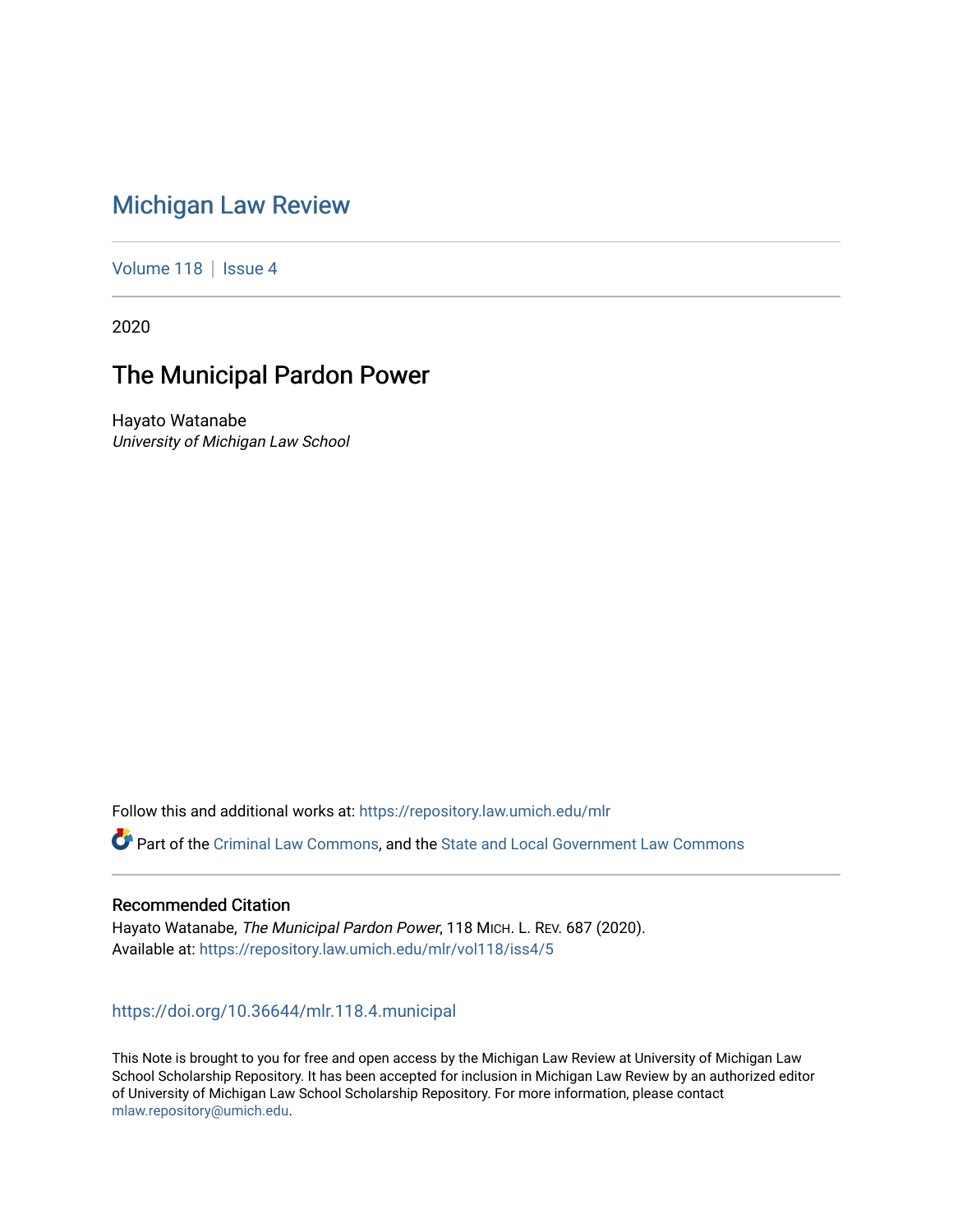# **NOTE**

# **THE MUNICIPAL PARDON POWER**

Hayato Watanabe\*

At the state and federal levels, the pardon power can be used to restore the dignity and legal rights lost by a criminal conviction. Unfortunately, those facing similar consequences from municipal convictions may not have access to a pardon. Although clemency is exceedingly rare at any level of government, municipal defendants face a unique structural problem that deprives them of the possibility of a pardon. Specifically, many cities have simply failed to create a local clemency power. This Note argues that the authority to grant pardons for municipal offenses is part of the toolbox of powers provided to cities through the doctrine of home rule . Accordingly, cities do not have to wait for the permission of their parent states to create a local clemency power. By failing to advocate for a local interpretation of clemency, cities are missing a valuable opportunity to help municipal defendants overcome the stigma and collateral consequences that accompany municipal convictions. While existing scholarship largely ignores the application of clemency to municipal law, this Note offers a legal framework for reimagining the next frontier of clemency.

#### TABLE OF CONTENTS

| L.           | THE INTERSECTION OF MUNICIPAL LAW, CRIMINAL JUSTICE, |                                                             |  |  |  |
|--------------|------------------------------------------------------|-------------------------------------------------------------|--|--|--|
|              |                                                      |                                                             |  |  |  |
|              |                                                      |                                                             |  |  |  |
|              |                                                      | B. Municipal Criminal Law and Its Consequences  695         |  |  |  |
|              |                                                      | C. The Importance of Pardons to the Constitutional Order697 |  |  |  |
| $\mathbf{H}$ |                                                      | EFFECTUATING THE MUNICIPAL PARDON POWER 699                 |  |  |  |
|              |                                                      |                                                             |  |  |  |
|              |                                                      | B. Locating the Pardon Power Within the                     |  |  |  |

J.D. Candidate, December 2019, University of Michigan Law School. Thank you to my parents, Alda and Yuji Watanabe, for all of their love. Thank you to Professor Hugh Spitzer who offered me immeasurable support and guidance throughout this writing process. Thank you to Professor Julian Mortenson, Professor Kate Andrias, Professor Imran Syed, and countless other Michigan Law faculty who provided me with feedback. I also thank my friend David Kim for his detailed edits and sage advice. Finally, I would like to thank the Notes Office and my Notes Editor, Maggie Turner.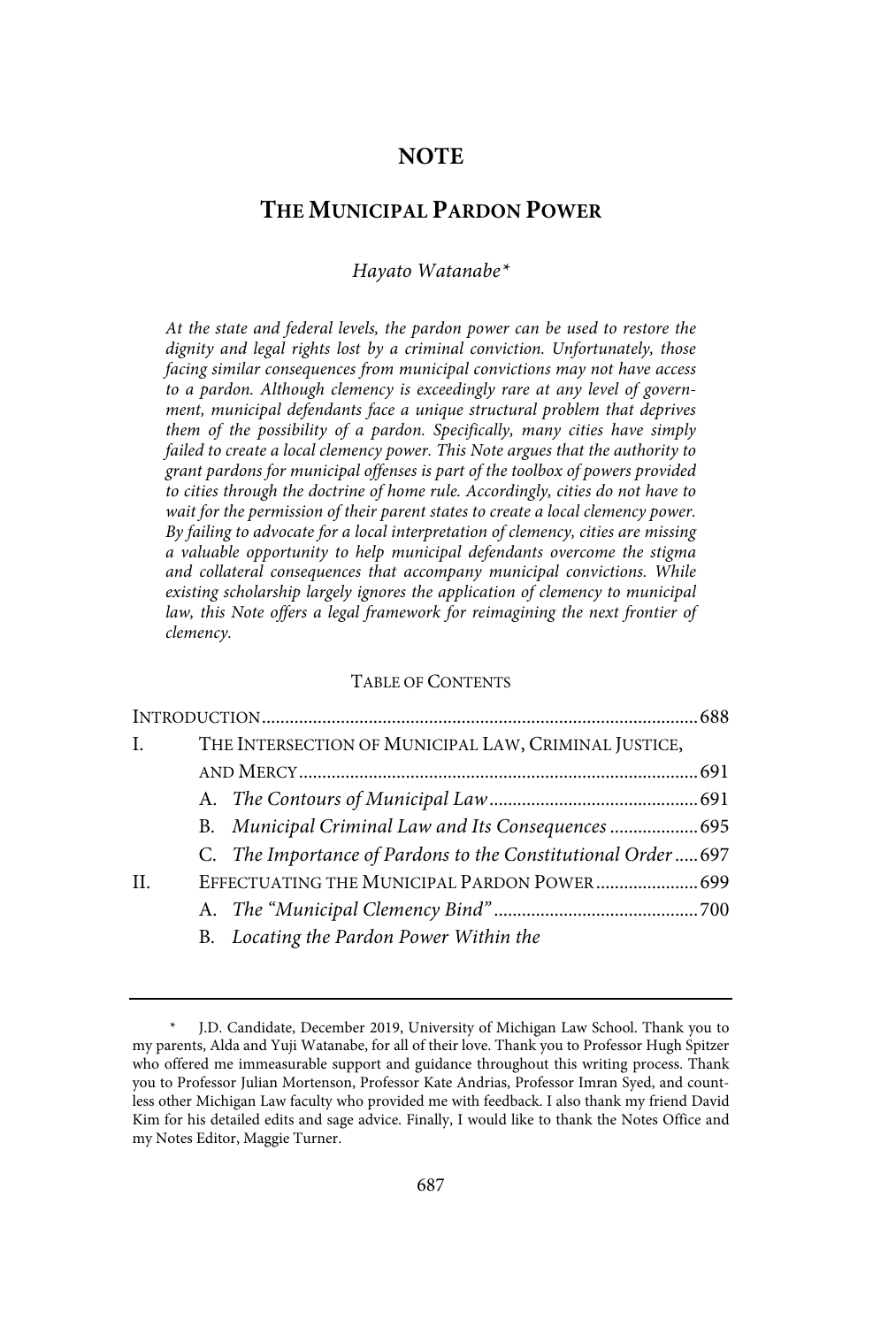| 688 | Michigan Law Review | [Vol. 118:687 |
|-----|---------------------|---------------|
|     |                     |               |

| III. | THE ADMINISTRATION OF THE MUNICIPAL PARDON POWER 711 |                                          |  |
|------|------------------------------------------------------|------------------------------------------|--|
|      |                                                      | A. The Social Imperative to Institute a  |  |
|      |                                                      |                                          |  |
|      |                                                      | B. Municipal Authorities Can Be Trusted  |  |
|      |                                                      |                                          |  |
|      |                                                      | C. The Responsible Administration of the |  |
|      |                                                      |                                          |  |
|      |                                                      |                                          |  |
|      |                                                      |                                          |  |

#### **INTRODUCTION**

In 2013, a group of reporters descended on San Antonio City Hall eager to document the inauguration of a momentous new tradition in city politics. Mayor Julián Castro looked effusive as he faced reporters and proudly announced the Thanksgiving pardon of a turkey named Drumstick.<sup>1</sup> Yet what feels out of place about Mayor Castro's display of Thanksgiving-spirited clemency is not the absurdity of a mayor pardoning a turkey, but the very thought of a mayor pardoning at all. While the pardon power has become ubiquitous with modern American presidents and governors, the clemency<sup>2</sup> potential of local government has largely gone ignored.<sup>3</sup> This blind spot in the clemency scholarship is detrimental because cities, like the states and the federal government, have the power to foist significant financial and legal consequences on municipal defendants.

<sup>1.</sup> Julie Moreno, San Antonio Mayor Pardons Turkey, KSAT 12 (Oct. 16, 2013, 5:50 PM), https://www.ksat.com/news/san-antonio-mayor-pardons-turkey [https://perma.cc /5ZA7-2WYP]; Sarah Tressler, Castro Pardons Turkey, Looks Ahead to Jimenez Dinner, MYSA (Oct. 16, 2013, 4:59 PM), https://www.mysanantonio.com/news/local/article/Castro-pardonsturkey-looks-ahead-to-Jimenez-4900817.php [https://perma.cc/9Y2T-UDV8].

<sup>2.</sup> "Clemency" is a multifaceted legal term that encompasses various forms of statesanctioned mercy and forgiveness. See Daniel T. Kobil, The Quality of Mercy Strained: Wresting the Pardoning Power from the King, 69 TEX. L. REV. 569, 575–78 (1991). Pardons, amnesty, commutations, remissions of fines and forfeitures, and reprieves are all legal mechanisms that fall under the umbrella of clemency. Id. While this Note is focused primarily on understanding how the municipal pardon power operates within the gray area of state and local law, that is not to deny that there are clemency powers beyond pardons that have important implications for cities. These other aspects of clemency will be explored throughout the piece.

<sup>3.</sup> See, e.g., Cara H. Drinan, Clemency in a Time of Crisis, 28 GA. ST. U. L. REV. 1123 (2012) (discussing the importance of revitalizing state clemency); Margaret Colgate Love, Reinvigorating the Federal Pardon Process: What the President Can Learn from the States, 9 U. ST. THOMAS L.J. 730 (2012) (discussing how the federal pardon process can be improved by emulating state-level pardon procedures); Mark Strasser, The Limits of the Clemency Power on Pardons, Retributivists, and the United States Constitution, 41 BRANDEIS L.J. 85 (2002) (discussing limitations on the pardon power in the state and federal context).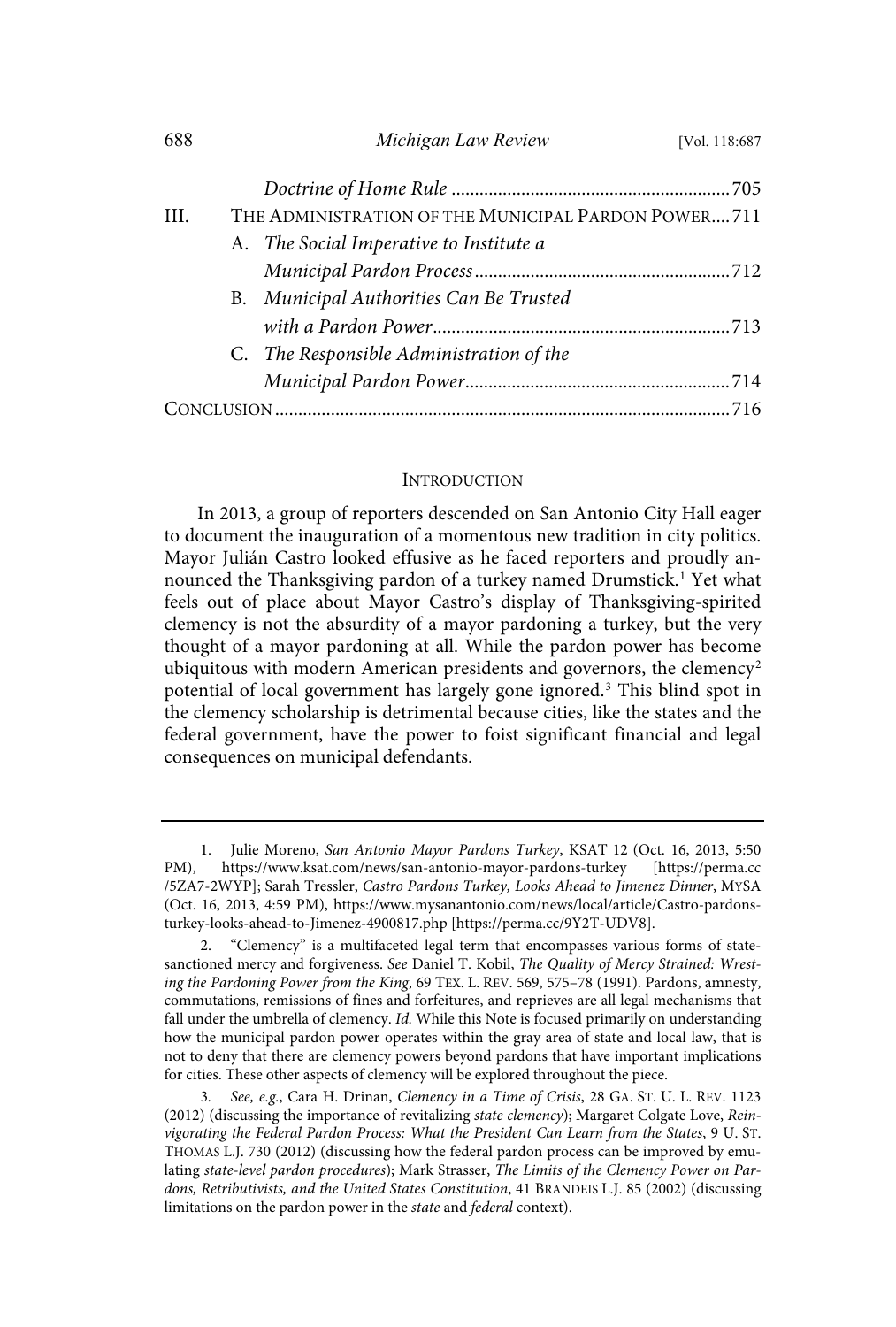In recent years, a public reckoning has exposed how local governments have weaponized broad criminal justice regimes to exploit vulnerable communities. For example, the Department of Justice's (DOJ) report on the Ferguson Police Department revealed that the city's courts and police force operationalized municipal fines to fund the city at the expense of its residents. <sup>4</sup> The DOJ noted that in 2013 alone, over 9,000 warrants were issued in Ferguson for cases involving minor violations like parking tickets and housing code violations.<sup>5</sup> The DOJ also emphasized the personal tolls that this system inflicted on individual residents. One African American woman who was interviewed for the investigation stated that she was forced to endure an odyssey of court dates, arrests, jail time, and additional fines all stemming from her inability to pay a single parking ticket.<sup>6</sup> Over seven years later, she is still making payments on a fine that has now more than tripled.<sup>7</sup> Similarly, in Chicago, poor residents have struggled with debt accumulated from unpaid parking, traffic, and vehicle compliance tickets.<sup>8</sup> The debt has become so crushing that many residents have turned to bankruptcy for relief.<sup>9</sup> Adding to the dire financial consequences of this situation, Chicago restricts access to municipal jobs and licenses for those with ticket debt.<sup>10</sup>

Recognizing the great weight of municipal offenses, some mayors and mayoral hopefuls have taken decisive steps toward embracing their authority to grant pardons.<sup>11</sup> In May 2018, the Omaha City Council granted Mayor Jean Stothert's request to expand her mayoral pardon power.<sup>12</sup> The City Council's action granted Mayor Stothert the authority to pardon individuals for virtually every criminal offense prosecutable under the Omaha City

5. Id.

7. Id.

10. Id.

<sup>4.</sup> CIVIL RIGHTS DIV., U.S. DEP'T OF JUSTICE, INVESTIGATION OF THE FERGUSON POLICE DEPARTMENT 3 (2015), https://www.justice.gov/sites/default/files/opa/press-releases /attachments/2015/03/04/ferguson\_police\_department\_report.pdf [https://perma.cc/WXK8- N2KA].

<sup>6.</sup> *Id.* at 4.

<sup>8.</sup> Melissa Sanchez & Sandhya Kambhampati, How Does Chicago Make \$200 Million a Year on Parking Tickets? By Bankrupting Thousands of Drivers, MOTHER JONES (Feb. 27, 2018), https://www.motherjones.com/crime-justice/2018/02/how-does-chicago-make-200-million-ayear-on-parking-tickets-by-bankrupting-thousands-of-drivers/ [https://perma.cc/DLQ2- YZTQ].

<sup>9.</sup> Id.

<sup>11.</sup> While there is a renewed interest in the municipal pardon power, the exercise of this power is not a modern phenomenon. See, e.g., In re Monroe, 46 F. 52, 52-53, 59 (C.C.W.D. Ark. 1891) ("The mayor had wiped [the offense] out by his action . . . [the defendant] has been pardoned . . . .").

<sup>12.</sup> Omaha City Council Broadens Mayor's Power to Pardon, U.S. NEWS & WORLD REP. (May 2, 2018, 10:19 AM), https://www.usnews.com/news/best-states/nebraska/articles/2018- 05-02/omaha-city-council-broadens-mayors-power-to-pardon (on file with the Michigan Law Review).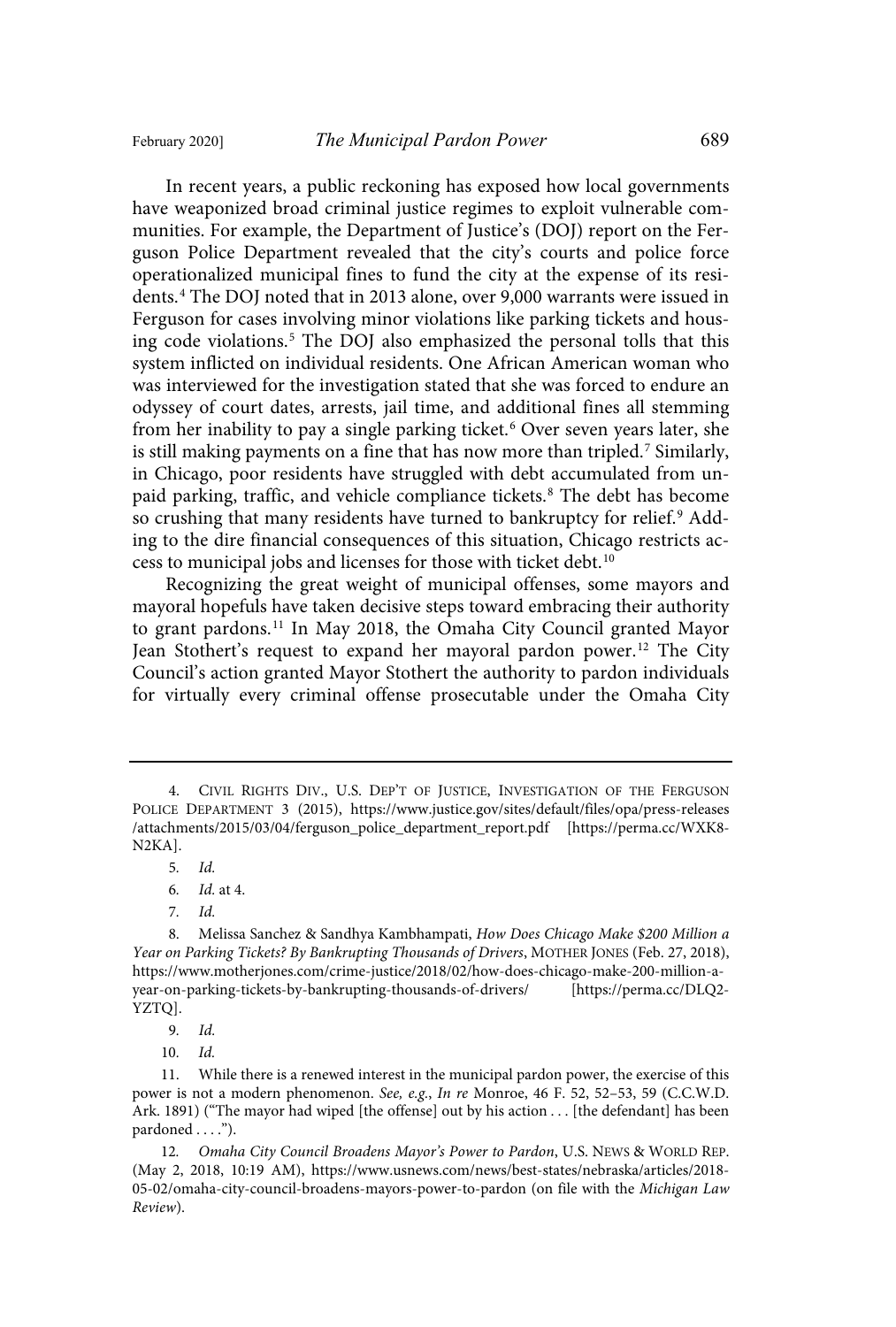Code, from failing to restrain a dog to prostitution.<sup>13</sup> Similarly, in March 2019, Kansas City mayoral candidate Quinton Lucas pledged to use the pardon power to "extinguish all stand-alone convictions for minor municipal marijuana violations." 14

Despite the potential benefits of a pardon process, few cities have created a local clemency mechanism. <sup>15</sup> This means that while practically all state and federal crimes can be pardoned, the prospect of a municipal pardon may be a structural impossibility. In cities where a local pardon power has not been created and where the state is unable to grant relief at the local level, municipal defendants may not have any avenue to relief that is as effective or complete as receiving a pardon. <sup>16</sup> Defendants stuck within this lacuna of state and local law are trapped inside what this Note calls the "municipal clemency bind." Municipal defendants facing the threat of incarceration, fines, and collateral consequences should have the same access to clemency as state and federal defendants.

This Note argues for an interpretation of the clemency power that is grounded in the doctrine of home rule and local police powers. Understanding the pardon power as compatible with home rule will enable and encourage more localities to embrace values of mercy and forgiveness. Part I provides a primer on the organization of local government and the structure of state-municipal sovereignty. Specifically, this Part examines the power that cities have to criminalize offenses, the consequences that these expansive penal powers have for municipal defendants, and the importance of pardons to our criminal justice system. Part II introduces the "municipal clemency bind" and describes the state and local mechanisms that deny defendants access to a pardon process. Part II then provides a solution to this problem by arguing that the municipal pardon power is justified under the doctrine of home rule. Finally, Part III analyzes the administrability of the municipal pardon power and identifies areas where clemency can be used as an instrument to remedy broader social problems.

<sup>13.</sup> Id.

<sup>14.</sup> Quinton Lucas, KC's Next Mayor Should Start with Local Justice Reform to Fight Crime, KAN. CITY STAR (Mar. 21, 2019, 8:33 PM), https://www.kansascity.com/opinion /readers-opinion/guest-commentary/article228224579.html [https://perma.cc/4KX3-U7PK].

<sup>15.</sup> See infra Section II.B.

<sup>16.</sup> Some states expressly provide municipal defendants with the right to appeal their conviction to a state court. See, e.g., OR. REV. STAT.  $\S$  221.359(1) (2017). However, there is no common law right to appeal a violation of a municipal ordinance. 9A EUGENE MCQUILLIN, THE LAW OF MUNICIPAL CORPORATIONS § 27:84 (3d ed., rev. vol. 2016) ("[U]nless guaranteed by the constitution, [the right to review proceedings] is wholly statutory."). Other postconviction relief mechanisms like habeas may exist for municipal offenses. Id. § 27:95. But these processes alone will not help guilty defendants who seek mercy and forgiveness for their crimes, nor will they help innocent defendants who are unable to present the kind of evidence necessary to have their convictions overturned. As discussed infra Section II.A, additional mechanisms like expungement cannot provide a substitute for a general clemency power.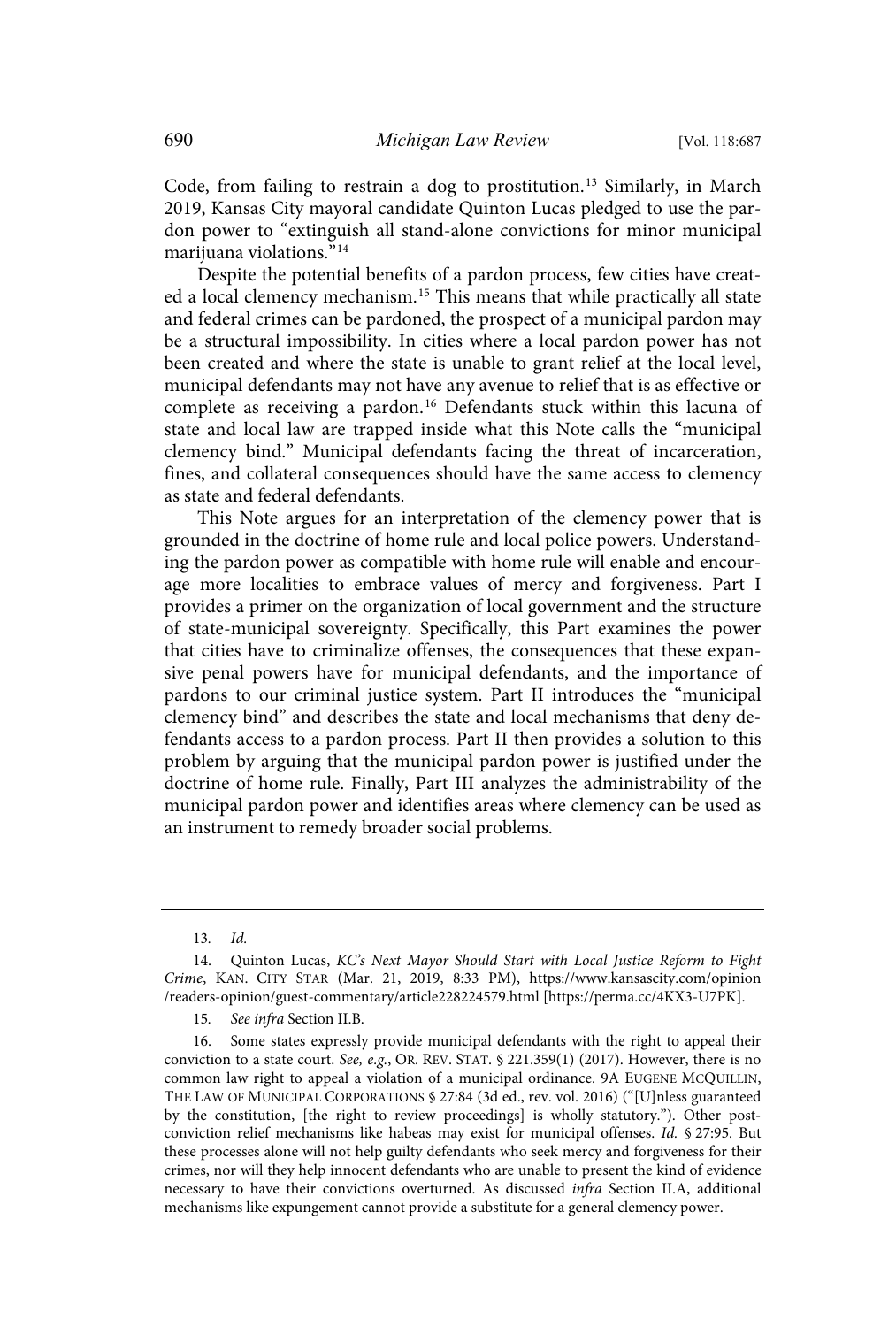#### I. THE INTERSECTION OF MUNICIPAL LAW, CRIMINAL JUSTICE, AND MERCY

Municipal power has expanded significantly over the last century, becoming an omnipresent force that affects the lives of many residents. The rise of municipal power reflects the shifting dynamics between state and local control. <sup>17</sup> As cities have accumulated power, municipal officials have embarked on ambitious social initiatives that have occasionally challenged the interests and powers guarded by their parent state.<sup>18</sup> Section I.A describes the organization of municipal government and examines how these structures empower or disempower local actors. This Section also explains how cities exercise local control through two different doctrines of statemunicipal sovereignty: Dillon's Rule and home rule. Section I.B catalogs the range of offenses and collateral consequences that stem from municipal criminal law. Section I.C provides a brief overview of the pardon power's importance to our constitutional order.

#### A. The Contours of Municipal Law<sup>19</sup>

Depending on the state constitutional and statutory framework, a multiplicity of local government structures can exist within a single state. The council-manager and mayor-council systems remain the most common structural forms.<sup>20</sup> The council-manager form lodges virtually all power with the city council, which is empowered to pass laws and provide oversight for the general administration of the city through the appointment of a professional manager. <sup>21</sup> In contrast, the mayor-council form divides power between the mayor who is independently accountable to the electorate, and the city council. <sup>22</sup> Mayoral power in these two systems is generally characterized as "strong" or "weak" depending on the authority a city's form vests in the mayor. <sup>23</sup> For example, in mayor-council cities, the mayor may have veto, ap-

<sup>17.</sup> See infra Section I.A.

<sup>18.</sup> See, e.g., City of Fort Collins v. Colo. Oil & Gas Ass'n, 369 P.3d 586, 589 (Colo. 2016) (noting that after the City of Fort Collins amended its municipal code to include an antifracking ordinance, the state's oil and gas association sued to invalidate it).

<sup>19.</sup> For the purposes of this Note, the term "city" will refer to a general-purpose local government that has the authority to enact and enforce a local penal system.

<sup>20.</sup> Victor S. DeSantis & Tari Renner, City Government Structures: An Attempt at Clarification, 34 ST. & LOC. GOV'T REV. 95, 95 (2002). Other general municipal structures like the commission, town meeting, and representative town meeting form do exist. Id. For the purposes of this Note, however, the council-manager and mayor-council systems will be the main focuses of analysis.

<sup>21</sup> . Forms of Municipal Government, NAT'L LEAGUE CITIES, https://www.nlc.org/formsof-municipal-government [https://perma.cc/VH5P-Z6VJ].

 $22.$   $Id.$ 

 $23.$   $Id.$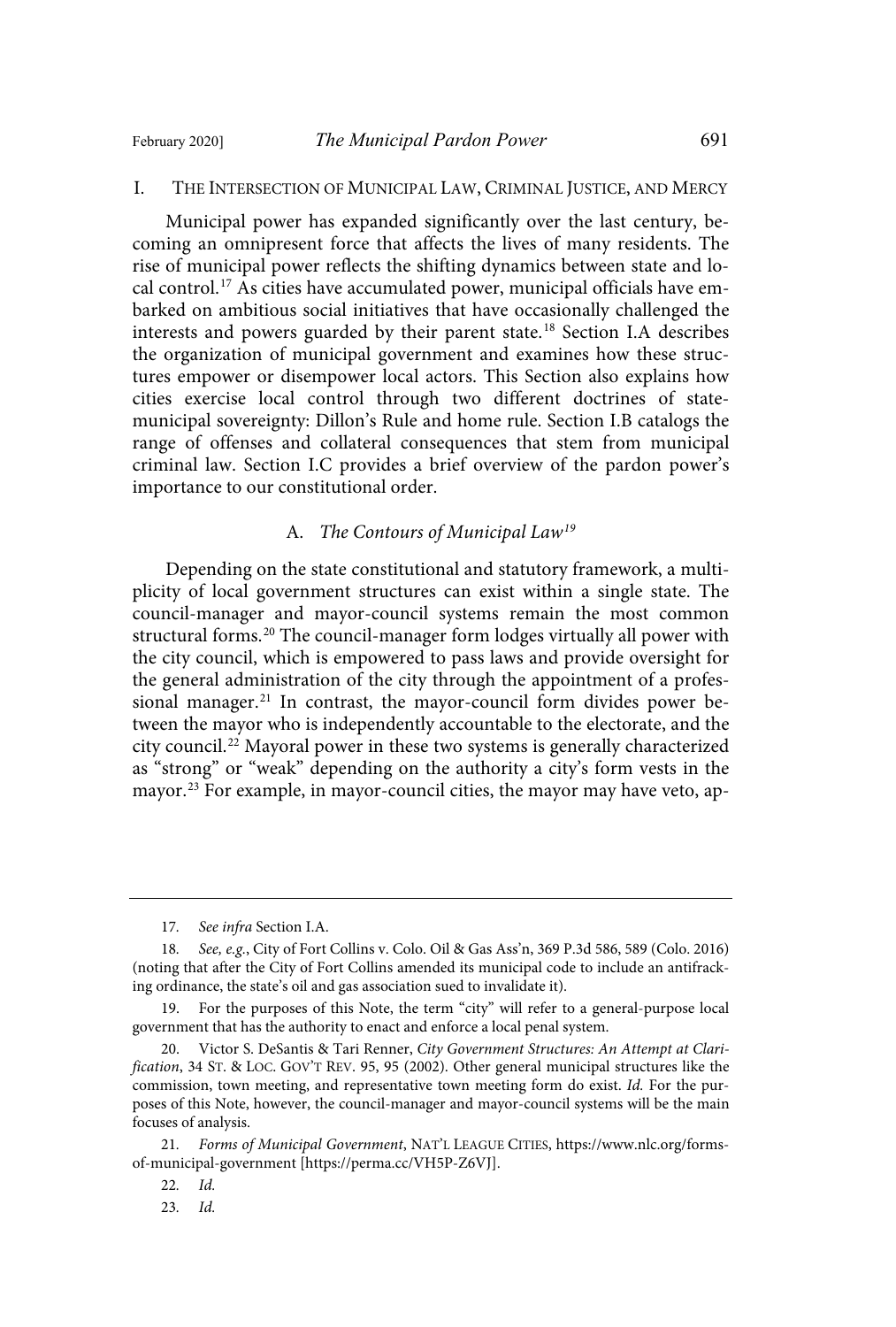pointment, and removal powers. <sup>24</sup> In council-manager cities, the mayor is often a de facto councilmember with no independent executive authority.<sup>25</sup>

Municipal government does not provide a clean analogue to the traditional separation-of-powers doctrine that animates politics at the state and federal level because the functions of various city officials are often intermingled.<sup>26</sup> Nevertheless, some courts have shown a willingness to invalidate mayoral action that appears to encroach on the power of a coordinate "branch."<sup>27</sup> Other courts, however, have questioned the wisdom of mapping traditional separation-of-powers doctrine onto municipal governance. <sup>28</sup> The differences in the structure and division of power within local government affect how intergovernment conflict, corruption, and the general administrability of the municipal pardon power are understood.<sup>29</sup>

A locality's ability to pursue policies like clemency is also affected by the basic structural relationship between a city and its parent state. "Dillon's Rule" and "home rule" are the two primary models of municipal selfgovernance that loosely define the level of control afforded to a city.<sup>30</sup> Dillon's Rule, named after Judge John Forrest Dillon, who published one of the preeminent treatises on municipal law,<sup>31</sup> provides cities with only those powers that are "granted in express words," "necessarily or fairly implied in or incident to the powers expressly granted," or truly "essential to the accomplishment of the declared objects and purposes of the corporation."<sup>32</sup> Dillon's Rule privileges the parent state's right to exercise significant control over how cities operate, leaving cities with limited local authority. As a result, Dillon's Rule "conforms to the common understanding that municipali-

28. See, e.g., Hubby v. Carpenter, 350 S.E.2d 706, 710 (W. Va. 1986) (holding that separation-of-powers doctrine has "diminished vitality" at the municipal level because of the overlapping nature of functions between various local officials).

29. See infra Section III.C.

30. JON D. RUSSELL & AARON BOSTROM, FEDERALISM, DILLON RULE AND HOME RULE 1 (2016), https://www.alec.org/app/uploads/2016/01/2016-ACCE-White-Paper-Dillon-House-Rule-Final.pdf [https://perma.cc/3H7L-UCYW].

31. JOHN F. DILLON, COMMENTARIES ON THE LAW OF MUNICIPAL CORPORATIONS (Little, Brown & Co., 5th ed. 1911) (1872).

<sup>24.</sup> Richard C. Schragger, Essay, Can Strong Mayors Empower Weak Cities? On the Power of Local Executives in a Federal System, 115 YALE L.J. 2542, 2544–45 (2006).

<sup>25.</sup> Alexander J. Kasner, Note, Local Government Design, Mayoral Leadership, and Law Enforcement Reform, 69 STAN. L. REV. 549, 559 (2017).

<sup>26.</sup> Id. at 557-58.

<sup>27.</sup> See, e.g., Mun. Court v. Patrick, 254 So. 2d 193, 194-95 (Fla. 1971) (affirming the ability of the mayor to "take command" of a city's forces in a state of emergency, but prohibiting the mayor from enacting a curfew and setting penalties for its violation). The Supreme Court of Florida took specific pains to highlight the principles of separation of powers even in the municipal context: "It was the Commission as the sole legislative body, and not the Mayor, which was empowered to enact ordinances by Resolution establishing any violations and penalties. . . . We must zealously guard America's traditional separation of powers in the legislative, executive and judicial bodies of government . . . ." Id. at 194 (citation omitted).

<sup>32.</sup> Id. § 237 (emphasis omitted).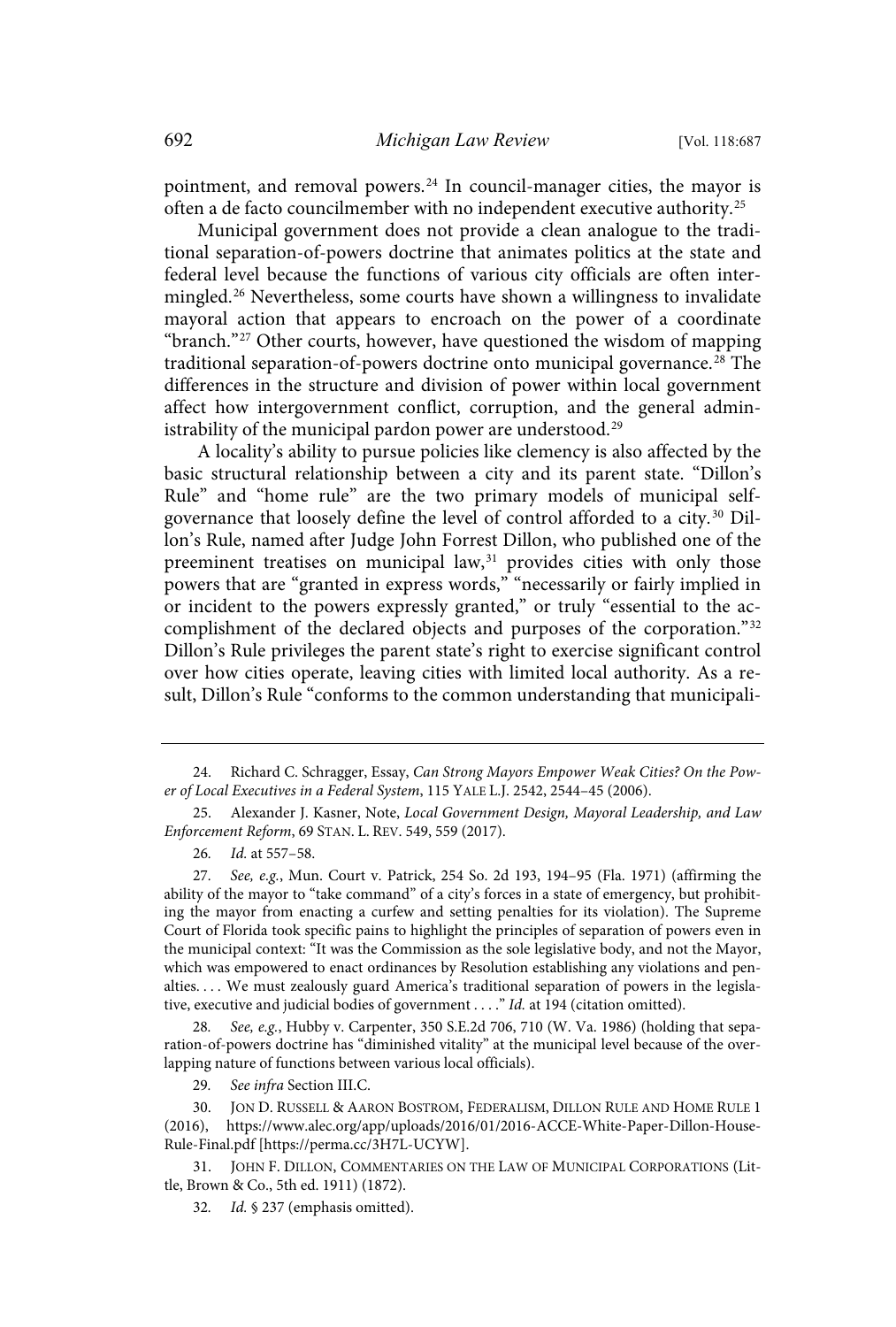ties are inferior creatures of the state . . . [and] recognizes the existence of very limited and derivative local authority in decision-making."<sup>33</sup>

In contrast, home rule gives cities wider latitude to pursue policies free from state interference.<sup>34</sup> Although home rule tends to confer greater autonomy, cities must still rely on their parent states to delegate authority through statute or a state constitutional provision.<sup>35</sup> Home rule is best understood in terms of the dual objectives of the doctrine. <sup>36</sup> First, home rule can grant a city the ability to draft its own charter and pass ordinances in substantive areas that have not been expressly authorized by the state.<sup>37</sup> Second, home rule can immunize a city from state interference into that local decisionmaking process.<sup>38</sup> While home rule does not guarantee complete local control,<sup>39</sup> it can facilitate a city's ability to use the police power to address issues of local concern.<sup>40</sup> For example, in Washington, the state constitution allows cities to exercise "all such local police, sanitary and other regulations" that are not in conflict with the state's general laws. <sup>41</sup> The broad police power created under this system has been used to justify everything from antigaming ordinances to the provision of broadband internet services.<sup>42</sup>

Within home rule, there is variation with respect to the underlying legal theories that support the doctrine.<sup>43</sup> Some states have followed the *imperium* in imperio model, which creates a mini federal system in which "the state concern[s] itself with statewide affairs" and "local matters [are] constitutionally delegated to local authorities."<sup>44</sup> This system creates a safe harbor where cities acting within the sphere of "local" concern are effectively shielded from

34. See Rick Su, Have Cities Abandoned Home Rule?, 44 FORDHAM URB. L.J. 181, 190-91 (2017).

- 35. Hugh Spitzer, "Home Rule" vs . "Dillon's Rule" for Washington Cities, 38 SEATTLE U. L. REV. 809, 820 (2015).
- 36. Franklin R. Guenthner, Note, Reconsidering Home Rule and City-State Preemption in Abandoned Fields of Law, 102 MINN. L. REV. 427, 440 (2017).
	- 37. *Id.* at 441.
	- 38. See id. at 440.

39. Kenneth E. Vanlandingham, Municipal Home Rule in the United States, 10 WM. & MARY L. REV. 269, 280 (1968).

40. Brian W. Ohm, Some Modern Day Musings on the Police Power, 47 URB. LAW. 625, 636 (2015).

41. WASH. CONST. art. XI, § 11. Washington cities also enjoy statutory grants of power. Spitzer, supra note 35, at 857 (noting that the state legislature's enactment of the Optional Municipal Code provided cities with "all powers possible for a city or town to have under the Constitution of this state, and not specifically denied to code cities by law" (quoting WASH. REV. CODE § 35A.11.020 (2012))).

- 43. *Id.* at 820.
- 44. Id.

<sup>33.</sup> Terrence P. Haas, Note, Constitutional Home Rule in Rhode Island, 11 ROGER WILLIAMS U. L. REV. 677, 680 (2006).

<sup>42.</sup> Spitzer, supra note 35, at 826, 848.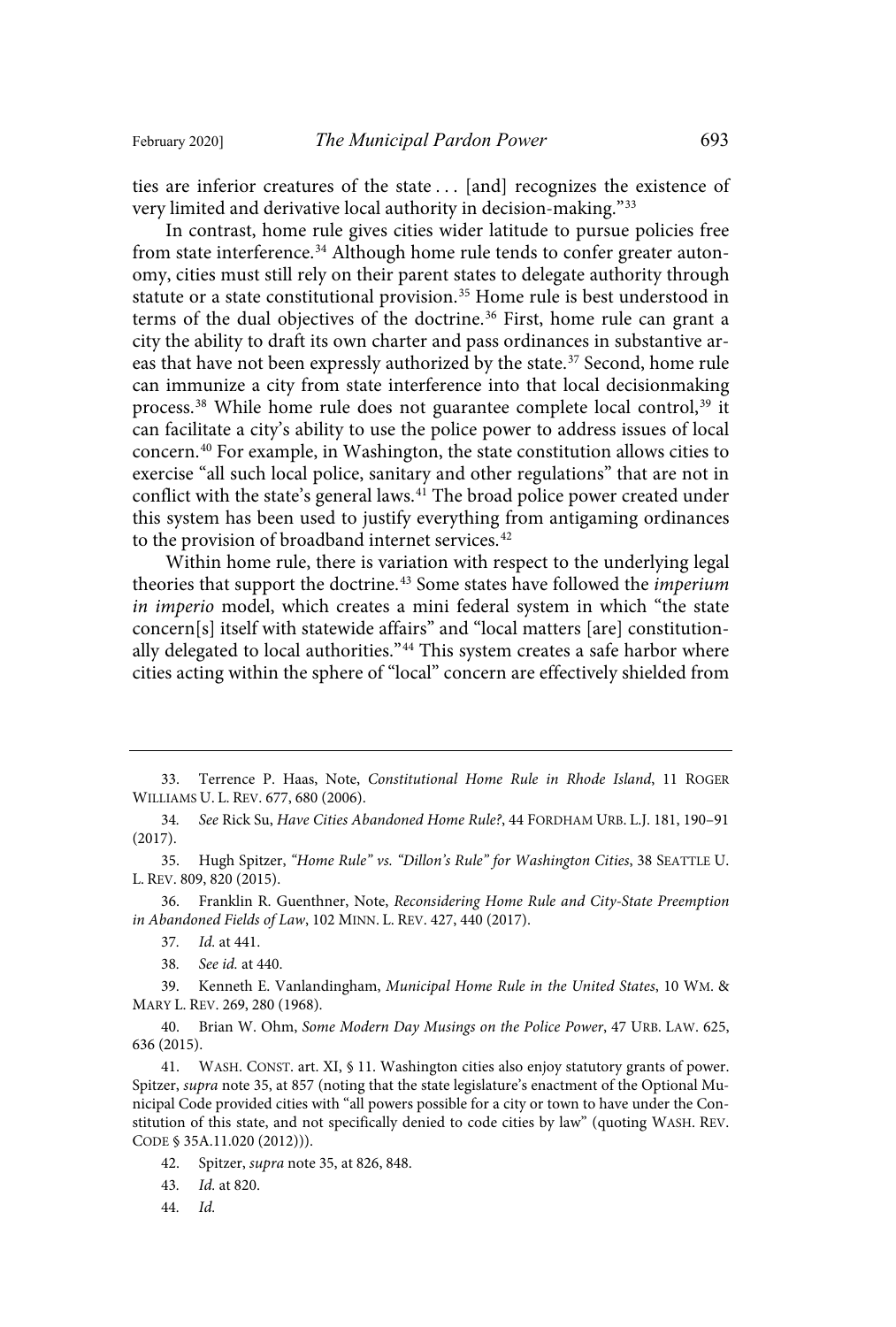state intervention.<sup>45</sup> But historically, state courts have shown a willingness to cabin local autonomy by narrowly interpreting the scope of "local" concern. <sup>46</sup> In contrast, some states have followed the model suggested by the National League of Cities, which "grants municipal corporations all powers not expressly denied to them by statute."<sup>47</sup> This approach, often referred to as "legislative home rule," shifts the authority to define municipal power to the state legislature. <sup>48</sup> The major limitation of local power in this system is that when local law and state law do conflict, the doctrine of preemption acts to resolve the conflict in favor of the state.<sup>49</sup>

The debate over municipal power has evolved significantly over the last century. In 1902, the Supreme Court's opinion in Hunter v. City of Pittsburgh reflected the general consensus that cities are "political subdivisions of the State, created as convenient agencies for exercising such of the governmental powers of the State as may be entrusted to them."<sup>50</sup> The Court explained that the state retains the absolute discretion to determine the extent of the powers conferred upon cities. <sup>51</sup> Under this Dillon's Rule framework, municipalities "exist[] only by an act of the state, and the state, as creator, has plenary power to alter, expand, contract or abolish at will any or all local units."<sup>52</sup> This century-old understanding of municipal power has remained prominent in the minds of many legal scholars.<sup>53</sup> Yet the conventional wisdom surrounding municipal power ignores many of the formal and informal legal powers that local governments possess.<sup>54</sup> This conventional wisdom also fails to acknowledge some of the rationales for local independence, like the need of a city to respond proactively to emerging challenges.<sup>55</sup> Thus, cities had to "embrace new definitions of local concern that the 'anachronistic' traditional model did not contemplate."<sup>56</sup> A majority of states have now moved away from Dillon's Rule in order to take advantage of the local autonomy provided by home rule.<sup>57</sup>

45. Paul Diller, Intrastate Preemption, 87 B.U. L. REV. 1113, 1124–25 (2007).

- 48. Diller, supra note 45, at 1125–26.
- 49. *Id.* at 1126.

50. 207 U.S. 161, 178 (1907). Despite the consensus around Dillon's Rule, there were still states like Missouri and California that were early advocates of home rule. See Spitzer, supra note 35, at 817.

- 51. Hunter, 207 U.S. at 178.
- 52. Richard Briffault, Our Localism (pt. 1), 90 COLUM. L. REV. 1, 7 (1990).
- 53. *Id.* at 6-7 & nn.4-5.
- 54. *Id.* at 7.

55. Guenthner, supra note 36, at 438–39 ("[C]ities needed to be nimble enough to face challenges that the traditional model of city-state sovereignty was too rigid to regulate.").

56. Id.

57. Briffault, supra note 52, at 8, 10–11. The siloing of states into home rule or Dillon's Rule jurisdictions is complicated because the current state of municipal governance includes a "patchwork" of differing approaches to local autonomy. See Diller, supra note 45, at 1126 &

<sup>46.</sup> *Id.* at 1125.

<sup>47.</sup> Spitzer, supra note 35, at 821.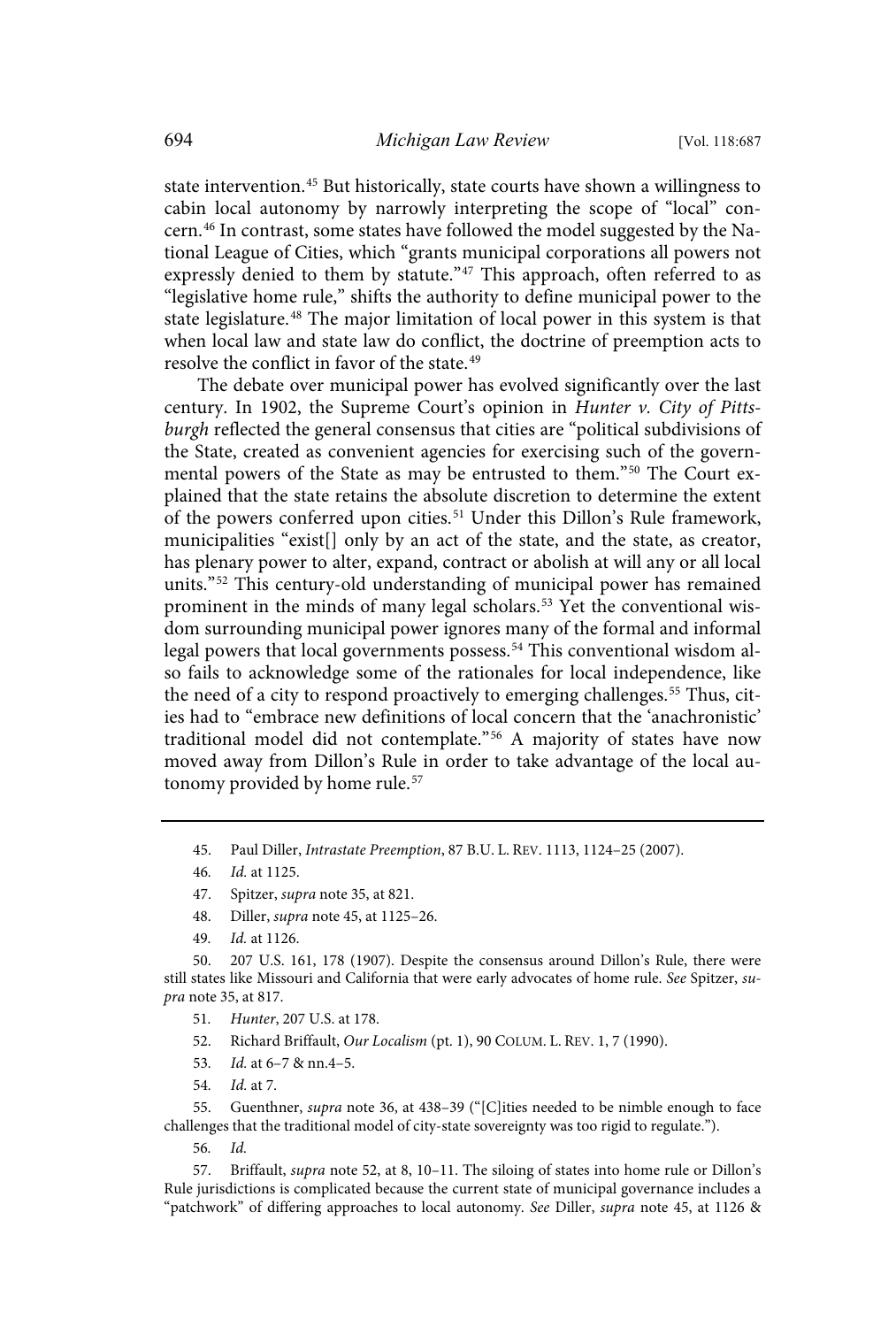In the context of municipal criminal law, the sheer breadth of home rule should not be understated. Like the taxing and zoning power, a city's ability to enact criminal laws in accordance with home rule has received broad deference. <sup>58</sup> As a result, localities have long enjoyed substantial authority to criminalize behavior that offends the public order. <sup>59</sup> In fact, cities often have so much discretion that it is not uncommon for concurrent criminal jurisdiction to exist simultaneously between a city and the state.<sup>60</sup> Even ordinances that appear to conflict with state statutes have been upheld by courts.<sup>61</sup> Thus, cities have considerable authority to control their own affairs, especially as it relates to public safety and punishing criminal behavior.

## B. Municipal Criminal Law and Its Consequences

Cities have the ability to criminalize a variety of behaviors, including obscenity, gambling, prostitution, unlawful restraint, driving under the influence (DUI), indecent exposure, drug possession, shoplifting, vandalism, resisting arrest, and firearm possession. <sup>62</sup> Like states, cities have the power to punish these offenses through imprisonment and fines.<sup>63</sup> Even at the local level, ordinance violations and other criminal sanctions can carry severe consequences. For example, courts have upheld the constitutionality of city ordinances that require convicted defendants to serve mandatory jail sentences. <sup>64</sup> Courts have also upheld a city's right to levy seemingly exorbitant fines.<sup>65</sup> And even more troubling, municipal courts have exercised their authority to jail defendants for their inability to pay minor violation fees like parking tickets.<sup>66</sup> But beyond the direct penalties associated with punishing

60. *Id.* at 1429.

62. Logan, supra note 58, at 1426–28 (documenting the panoply of offenses criminalized by cities).

63. 5 MCQUILLIN, supra note 16, § 17:8.

64. See id.

n.64. As a result, there may be disagreement about whether a state can be fairly categorized as a home rule or Dillon's Rule jurisdiction. Id. at 1127 n.65.

<sup>58.</sup> Wayne A. Logan, The Shadow Criminal Law of Municipal Governance, 62 OHIO ST. L.J. 1409, 1413–14 (2001).

<sup>59.</sup> *Id.* at 1414.

<sup>61.</sup> See, e.g., City of Portland v. Jackson, 850 P.2d 1093, 1093-94 (Or. 1993) (holding that no conflict existed between a state statute that criminalized the intentional public exposure of genitalia and a municipal ordinance that criminalized public exposure irrespective of the defendant's mental state).

<sup>65.</sup> See, e.g., Moustakis v. City of Fort Lauderdale, 338 F. App'x 820 (11th Cir. 2009) (upholding a \$150 per day fine for failing to bring a personal home into compliance with municipal code). In Moustakis, the fine eventually totaled \$700,000, even though the home itself was worth only \$200,000. Id. at 821. Nevertheless, the court refused to find that the fine was unconstitutionally excessive. Id. at 822.

<sup>66.</sup> See, e.g., Annie Wu, In Ferguson, People Are Tired of Being Jailed for Not Paying Parking Tickets, EPOCH TIMES (Feb. 9, 2015), https://www.theepochtimes.com/in-ferguson-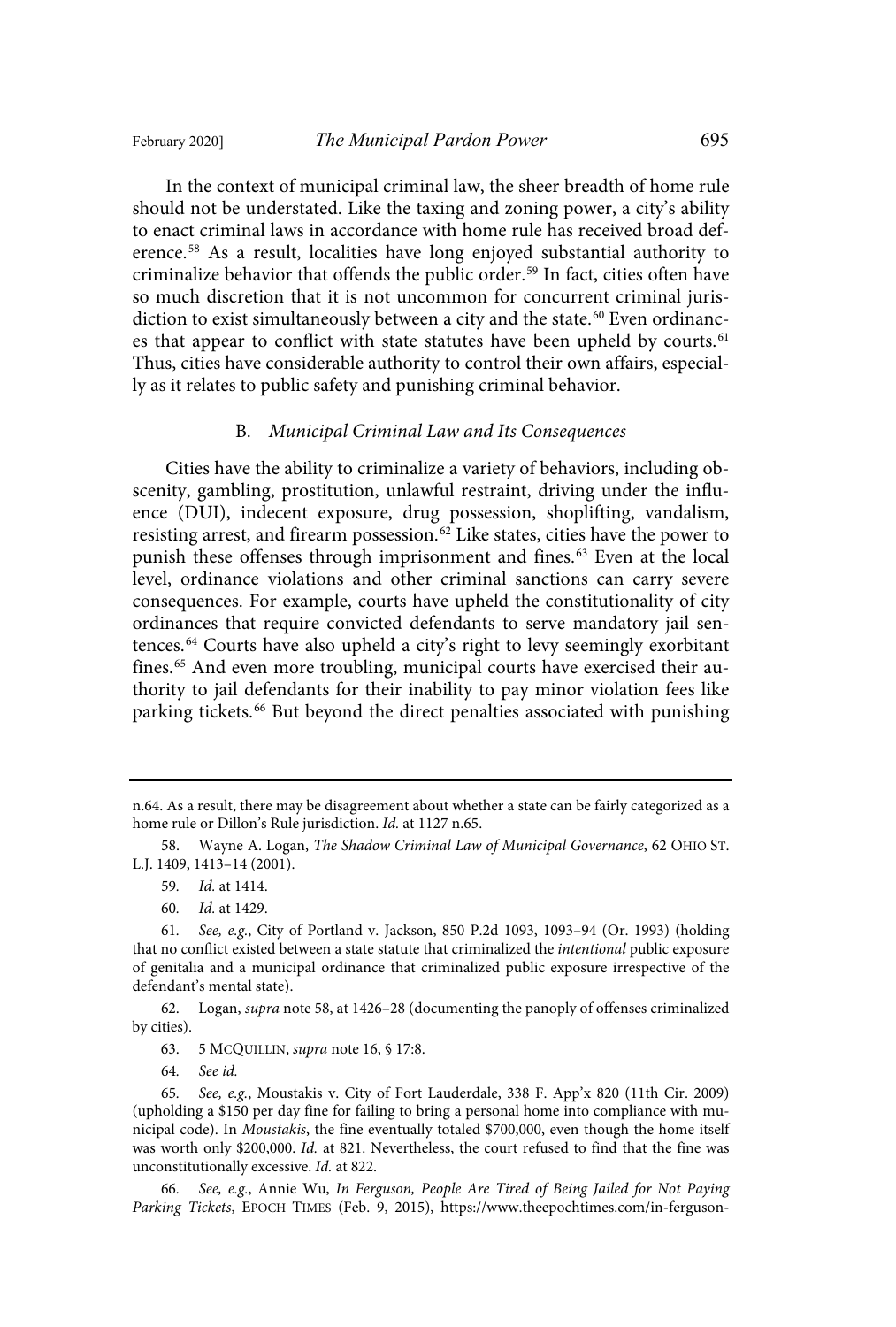violations of local law, these convictions have serious social implications for an individual's reputation and self-worth.<sup>67</sup> A single conviction can impose grievous and lifelong collateral consequences on an individual's ability to participate meaningfully in society.<sup>68</sup>

While collateral consequences are typically understood in the context of state and federal convictions, municipal offenses can also impose serious burdens on defendants. Under certain state, federal, and even foreign laws, a prior municipal conviction may affect sentence enhancements,<sup>69</sup> international travel,<sup>70</sup> impeachment,<sup>71</sup> firearm rights,<sup>72</sup> the pursuit of public office,<sup>73</sup> licensing, $^{74}$  professional discipline, $^{75}$  and employment. $^{76}$  Immigration law, in particular, highlights the steep collateral consequences that can follow from

See generally Gabriel J. Chin, Collateral Consequences and Criminal Justice: Future Policy and Constitutional Directions, 102 MARQ. L. REV. 233, 260 (2018) (noting that "[c]ollateral consequences have proliferated in state and federal law, creating a vast network of restrictions on people with convictions").

69. For example, Kansas state law allows a DUI sentence to be enhanced if the defendant has a prior municipal DUI conviction. KAN. STAT. ANN. § 8-1567(i)(1)–(3) (Supp. 2018).

70. See, e.g., Barred from Japan for a Teenage Pot Conviction, JAPAN TIMES (Feb. 1, 2011), https://www.japantimes.co.jp/community/2011/02/01/voices/barred-from-japan-for-ateenage-pot-conviction [https://perma.cc/2G2W-J4WH].

71. See, e.g., Chandra S. Menon, Recent Development, State v. Tolbert: The Louisiana Supreme Court Expands Use of Convictions to Impeach Witnesses in Criminal Cases, 78 TUL. L. REV. 1719, 1719 (2004) (noting that the Louisiana Supreme Court has held that "evidence of municipal convictions is admissible to impeach a witness's credibility in criminal cases").

See, e.g., Ward v. Tomsick, 30 P.3d 824 (Colo. App. 2001) (holding that a defendant convicted of municipal misdemeanor domestic assault was restricted from possessing a firearm).

73. See, e.g., Osborne v. Banks, 439 So. 2d 695, 699-700 (Ala. 1983) (holding that, under Alabama law, a municipal larceny conviction can disqualify an individual from seeking public office because "[l]arceny is larceny and it makes no difference whether it is grand, petty, state or municipal").

74. See, e.g., Howell v. Metro. Sexually Oriented Bus. Licensing Bd., 466 S.W.3d 88 (Tenn. Ct. App. 2014) (upholding the suspension of a commercial license based on the violation of a municipal ordinance).

75. For example, California law regulates the licensing and discipline of medical professionals. CAL. BUS. & PROF. CODE §§ 490, 2761 (a), (f) (West 2012). A conviction for an offense like a DUI could be used as a basis for professional discipline. See Sulla v. Bd. of Registered Nursing, 140 Cal. Rptr. 3d 514 (Ct. App. 2012).

76. See Heather J. Garretson, Legislating Forgiveness: A Study of Post-Conviction Certificates as Policy to Address the Employment Consequences of a Conviction, 25 B.U. PUB. INT. L.J. 1, 8–9 (2016) ("Surveys reveal that up to 92% of employers use criminal background checks in their hiring decisions and that a criminal record reduces the likelihood of a callback by 50%.").

people-are-tired-of-being-jailed-for-not-paying-parking-tickets\_1244363.html [https:// perma.cc/WS79-BAC7].

<sup>67</sup> . Cf . Camila Domonoske, Legendary Boxer Jack Johnson Gets Pardon, 105 Years After Baseless Conviction, NPR: TWO-WAY (May 24, 2018, 4:44 PM), https://www.npr.org/sections /thetwo-way/2018/05/24/614114966/legendary-boxer-jack-johnson-gets-pardon-105-yearsafter-baseless-conviction [https://perma.cc/2F4L-WAGC] (detailing the decades of stigma that boxer Jack Johnson endured after his federal conviction).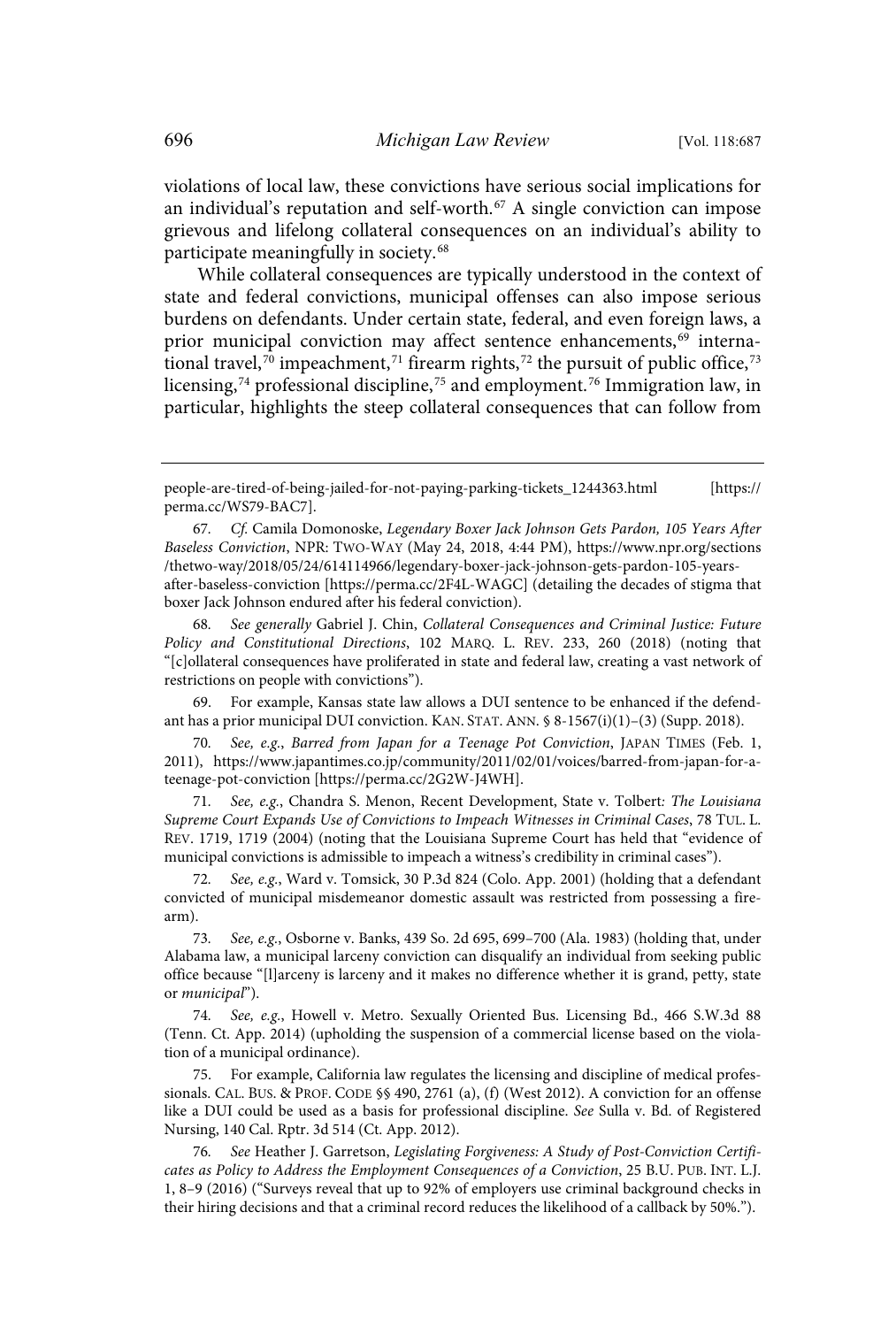municipal convictions. An immigrant who is convicted of a crime of moral turpitude that is punishable by a year or more in jail is subject to deportation. <sup>77</sup> Because municipal offenses can be punished as misdemeanors with a term of imprisonment of up to a year in jail, a municipal conviction can complicate an individual's ability to resist removal. 78

This long list of offenses and their attendant collateral consequences demonstrates that a municipal violation can mean more than just a littering citation or a traffic ticket. It can mean a lifelong badge of inferiority that even the innocent may be forced to bear.<sup>79</sup> This is precisely why the pardon power is so essential for the maintenance of an equitable criminal justice system.

## C. The Importance of Pardons to the Constitutional Order

The pardon power in the United States has been described as a "living fossil"<sup>80</sup>—it balances the deferential English traditions of royal prerogative that created the power<sup>81</sup> and our modern skepticism of executive authority.<sup>82</sup> At common law, the pardon power was grounded in the King's royal prerogative to grant mercy.<sup>83</sup> In a criminal system that afforded little discretion and flexibility in punishment, a power of this kind was fundamental.<sup>84</sup> Not surprisingly, the pardon power of the Crown was expansive. For example, the Crown could "pardon offenses either before or after indictment, conviction, and sentencing" and could "grant conditional or unconditional pardons

83. William F. Duker, The President's Power to Pardon: A Constitutional History, 18 WM. & MARY L. REV. 475, 476 (1977).

84. Id. at 479 ("Prior to the sixteenth century, the common law treated all homicides as felonies. In a society with no other means of flexibility, the pardon served as the sole instrument of justice for those who should not be punished.").

<sup>77.</sup> 8 U.S.C. § 1227(a)(2)(A) (2012). Note, the statute lays out other categories of offenses beyond crimes of moral turpitude that would affect a determination of removal. Id.

<sup>78.</sup> See, e.g., Lucio-Rayos v. Sessions, 875 F.3d 573, 576, 584 (10th Cir. 2017) (holding that the petitioner was ineligible for cancellation of removal because of a municipal theft conviction that carried a possible punishment of 365 days in prison). Some defendants seeking relief from removal have attempted to split hairs by arguing that municipal violations are civil rather than criminal offenses. See Rubio v. Sessions, 891 F.3d 344, 349 (8th Cir. 2018). Nevertheless, courts have held that as long as the municipal offense requires a finding of guilt beyond a reasonable doubt, there is no basis for distinguishing violations and infractions from traditional criminal convictions. See id. at 350.

<sup>79.</sup> See, e.g., MARK FLATTEN, CITY COURT: MISDEMEANOR CONVICTIONS LEAD TO LIFE-LONG, "BEYOND HORRIFIC" CONSEQUENCES 1–2 (2018), https://goldwaterinstitute.org/wpcontent/uploads/2018/04/City-court-cosequences-final.pdf [https://perma.cc/WSZ3-4BQB] (noting the story of a Scottsdale, Arizona massage therapist who claims she was wrongfully convicted of a municipal prostitution offense).

<sup>80.</sup> Kobil, supra note 2, at 575.

<sup>81.</sup> Id. at 586-87.

<sup>82.</sup> See Adam Liptak, How Far Can Trump Go in Issuing Pardons?, N.Y. TIMES (May 31, 2018), https://www.nytimes.com/2018/05/31/us/politics/pardons-trump.html [https://perma .cc/5AA4-T5QY].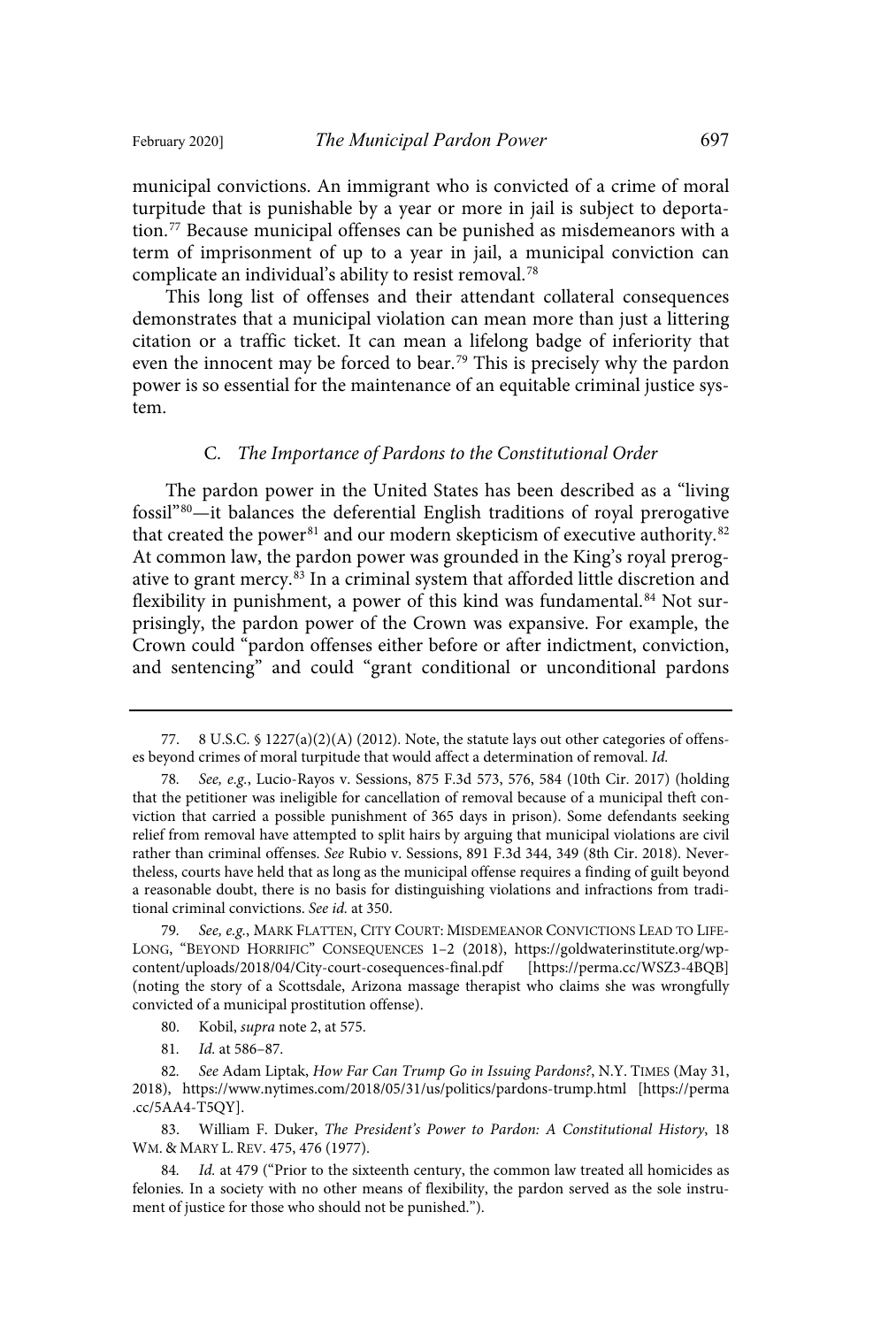based on the performance of a precedent or subsequent action."<sup>85</sup> For the most part, the pardon power was also absolute. With the exception of the crisis surrounding the impeachment of Thomas Osborne, Earl of Danby in 1678, "[t]he vesting of the clemency power in the Crown had survived in virtually absolute form for almost 165 years."<sup>86</sup> The influence of this English tradition eventually found its way into colonial America as the Crown delegated broad clemency authority to the colonies.<sup>87</sup> Even after emancipation, the influence of this English legacy reverberated throughout the United States.<sup>88</sup>

At the 1787 Constitutional Convention, figures like Alexander Hamilton and Edmund Randolph grappled with what constitutional limitations, if any, would be placed on executive clemency. <sup>89</sup> Proposed limitations on the pardon power were rejected in favor of an expansive definition of executive clemency. <sup>90</sup> Motivating this decision was an interest in having a robust check on the judicial branch.<sup>91</sup> But the Framers were also interested in the clemency power's "justice-enhancing function" and its potential to serve the nation's "public welfare."<sup>92</sup> As Alexander Hamilton stated in Federalist 74: "The criminal code of every country partakes so much of necessary severity, that without an easy access to exceptions in favor of unfortunate guilt, justice would wear a countenance too sanguinary and cruel."<sup>93</sup> The Framers may not have envisioned the problems plaguing the modern criminal justice system, but they certainly understood that clemency has a role to play in remedying unjust criminal penalties.

Despite the potential merits of an expansive clemency power, the lack of substantive checks on the power has invited criticism from scholars who be-

<sup>85.</sup> James N. Jorgensen, Note, Federal Executive Clemency Power: The President's Prerogative to Escape Accountability, 27 U. RICH. L. REV. 345, 349 (1993).

<sup>86.</sup> Kobil, supra note 2, at 586–87 (footnotes omitted).

<sup>87.</sup> Duker, supra note 83, at 497. What this delegation of power suggests is that even in colonial times, there was an impulse toward local control of clemency. In fact, in England, mayors were exercising the pardon power as early as 1669. See ROBERT EAST, EXTRACTS FROM RECORDS IN THE POSSESSION OF THE MUNICIPAL CORPORATION OF THE BOROUGH OF PORTSMOUTH AND FROM OTHER DOCUMENTS RELATING THERETO 173 (new & enlarged ed. 1891).

<sup>88.</sup> Consider Chief Justice Marshall's description of the pardon power in United States v. Wilson: "[T]his power had been exercised from time immemorial by the executive of that nation whose language is our language, and to whose judicial institutions ours bear a close resemblance; we adopt their principles respecting the operation and effect of a pardon . . . ." 32 U.S. (7 Pet.) 150, 160 (1833).

<sup>89.</sup> Duker, supra note 83, at 501–06.

<sup>90.</sup> Jorgensen, *supra* note 85, at 352-53.

<sup>91.</sup> Kobil, supra note 2, at 636.

<sup>92.</sup> Id.

<sup>93.</sup> THE FEDERALIST NO. 74, at 376 (Alexander Hamilton) (Ian Shapiro ed., 2009).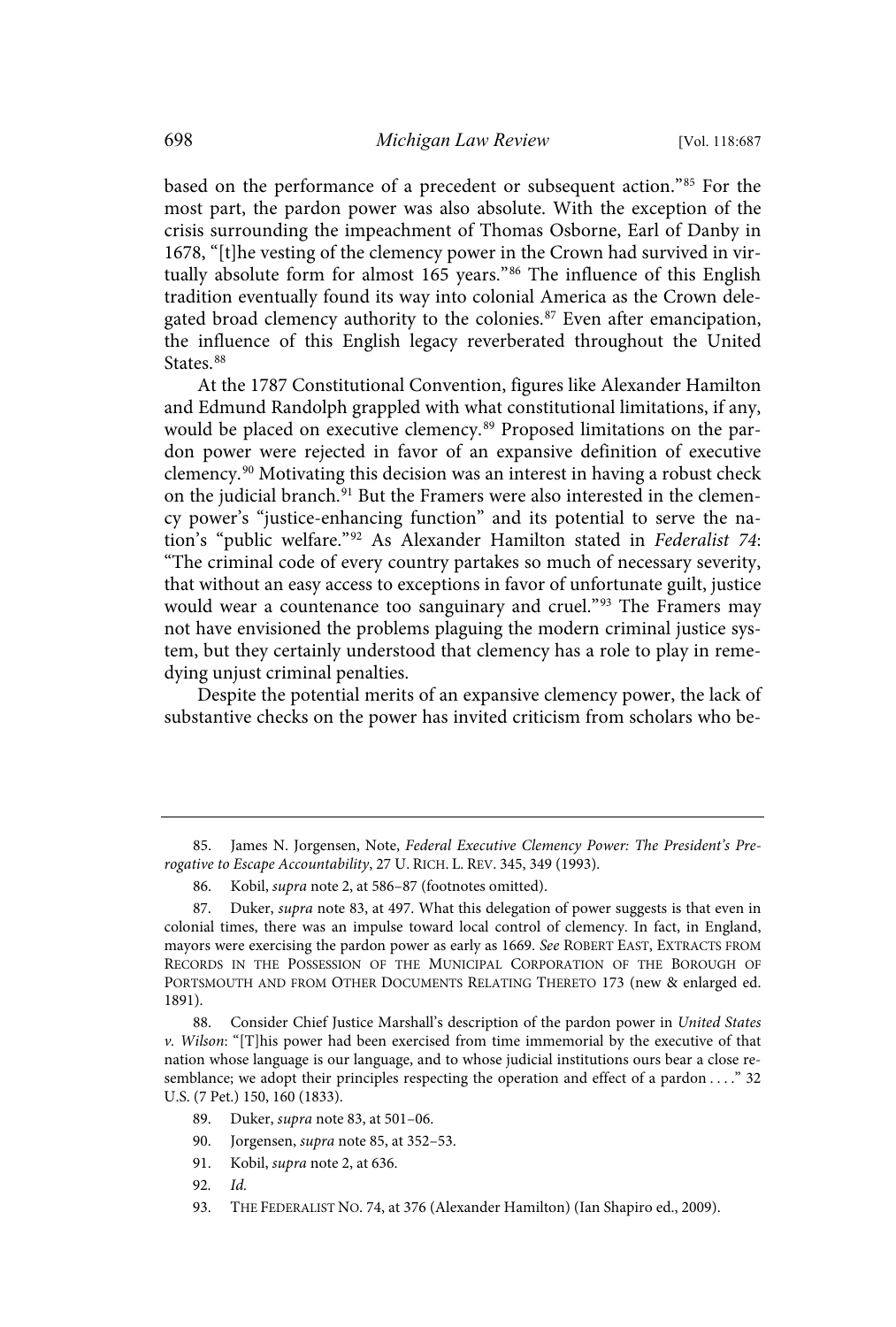lieve it breeds abuse.<sup>94</sup> Nevertheless, the power holds a fundamental place in our nation's history and legal tradition. At a basic level, a pardon can provide defendants not only with forgiveness, but also relief from the consequences of a conviction. Where courts may be unable to act for procedural reasons, clemency provides a fail-safe that protects defendants from unjust punishment.<sup>95</sup> Chief Justice Rehnquist echoed this sentiment in *Herrera v. Collins*, remarking that "[c]lemency is deeply rooted in our Anglo-American tradition of law, and is the historic remedy for preventing miscarriages of justice where judicial process has been exhausted."<sup>96</sup> While clemency is generally framed in terms of tangible consequences like fines and jail time, petitions for clemency also facilitate the expression of values like forgiveness and mercy.<sup>97</sup> An example of the redemptive function of clemency can be found in Omaha, Nebraska, where a resident seeking a pardon was recently quoted as saying: "I wanted to ask [for a pardon] even if I didn't get it . . . . I wanted to express my regret, and so I did. I expressed my regret."<sup>98</sup> With all of these important functions in mind, it is unacceptable that a municipal clemency power is not part of every local criminal justice system.

## II. EFFECTUATING THE MUNICIPAL PARDON POWER

Whether elected officials regularly use the pardon power or not, clemency plays an important role in our criminal justice system. Political officials of all stripes often debate whether a grant of clemency is justified.<sup>99</sup> But even the most "law and order" among them would likely agree that, at a basic level, clemency should exist.<sup>100</sup> It is surprising, then, that municipal defendants across the country are left without any access to clemency. Section II.A introduces the "municipal clemency bind" and explains how it perpetuates a criminal justice system that offers municipal defendants no hope of clemency. Section II.B proposes that cities utilize the doctrine of home rule to create a local clemency process.

<sup>94.</sup> See, e.g., Jorgensen, supra note 85, at 346 (noting that the controversies surrounding the Iran-Contra scandal "provide incentive to reassess the nature and scope of the president's clemency powers").

<sup>95.</sup> Molly Clayton, Note, Forgiving the Unforgivable: Reinvigorating the Use of Executive Clemency in Capital Cases, 54 B.C. L. REV. 751, 762 (2013).

<sup>96.</sup> 506 U.S. 390, 411–12 (1993) (footnote omitted).

<sup>97.</sup> Elizabeth Rapaport, Retribution and Redemption in the Operation of Executive Clemency, 74 CHI.-KENT L. REV. 1501, 1502–05 (2000).

<sup>98.</sup> Emily Nohr, Omaha Mayor Jean Stothert Wants More Power to Issue Pardons, OMAHA WORLD-HERALD (Apr. 24, 2018), https://www.omaha.com/news/metro/omahamayor-jean-stothert-wants-more-power-to-issue-pardons/article\_ce437764-1d58-51f0-b7c6 dfcd98046e7e.html [https://perma.cc/WN7F-WGXA].

<sup>99.</sup> See, e.g., Fox News, John McCain Reacts to Chelsea Manning Commutation, YOUTUBE (Jan. 18, 2017), https://www.youtube.com/watch?v=eiADzgL5Y6M.

<sup>100.</sup> See, e.g., Trent Franks, Opinion, Pardon America's Toughest Sheriff, USA TODAY (Aug. 21, 2017, 8:50 PM), https://www.usatoday.com/story/opinion/2017/08/21/pardonamericas-toughest-sheriff-editorials-debates/588506001/ [https://perma.cc/3SGX-B24N].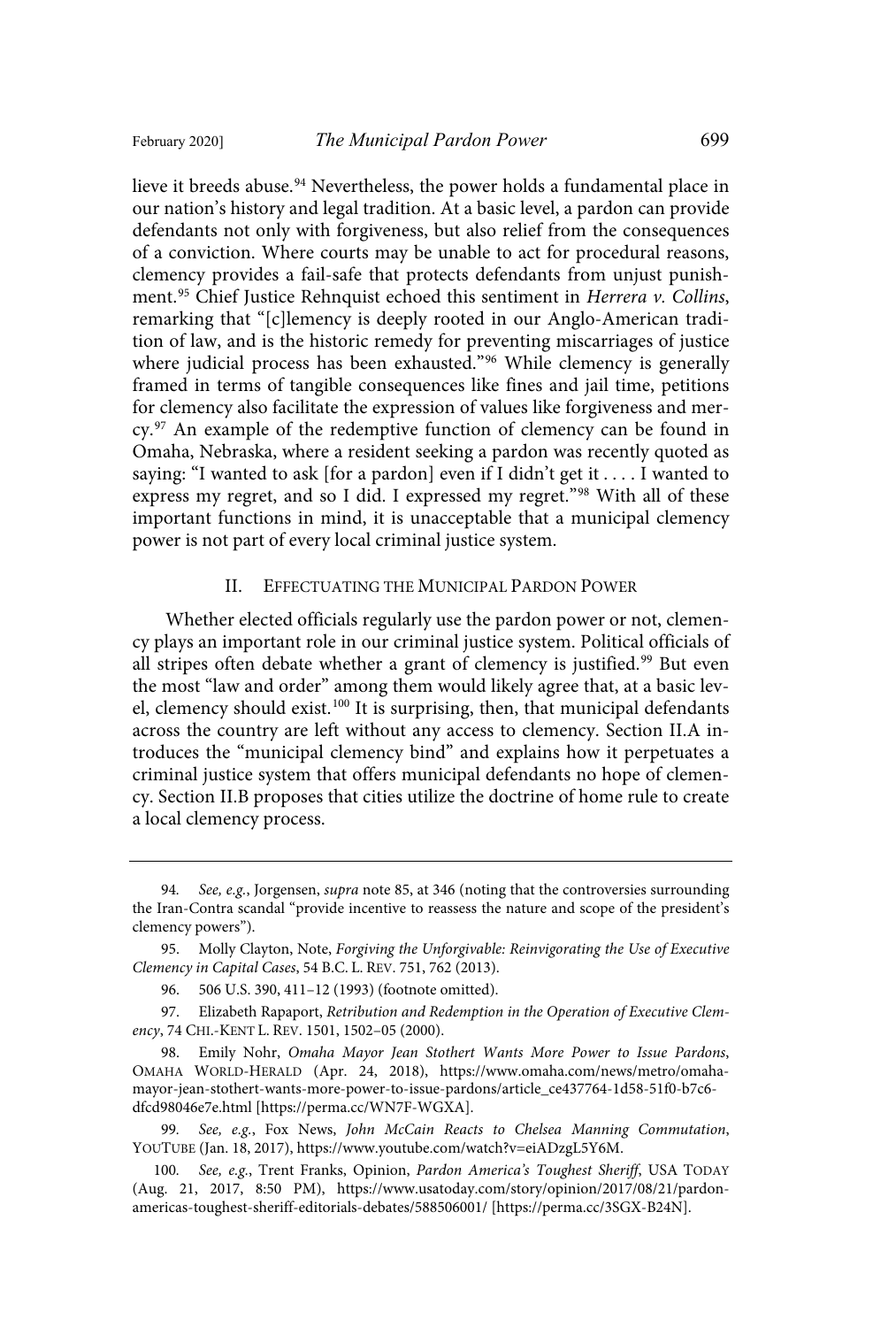#### 700 *Michigan Law Review* [Vol. 118:687

## A. The "Municipal Clemency Bind"

The vast majority of state and federal defendants have some basic access to a pardon process. <sup>101</sup> Why, then, are so many municipal defendants left without any access to clemency? In other words, what is stopping a governor from simply issuing a pardon for a municipal offense? While some consider cities as simply creatures of the state,<sup>102</sup> many state courts have declined to extend the governor's pardon power<sup>103</sup> to include municipal offenses.<sup>104</sup> In fact, Kentucky even enshrines this gubernatorial limitation explicitly in its state constitution. <sup>105</sup> Though state constitutions often contain expansive gubernatorial pardon language, that does not necessarily mean that the governor or an analogous state body will actually have the ability to issue a municipal pardon. For example, under the New Mexico Constitution, the governor has the "power to grant reprieves and pardons, after conviction for all offenses except treason and in cases of impeachment."<sup>106</sup> Despite this seemingly broad constitutional mandate, the New Mexico Supreme Court has limited the governor's pardon power to state offenses only. 107

These limitations on the gubernatorial pardon power seem like a violation of first-order principles within state-municipal governance. After all, while states can grant cities the authority to order their own local affairs, the

104. At least five state high courts (Kentucky, Mississippi, Missouri, New Mexico, and Pennsylvania) have explicitly limited the governor's ability to pardon municipal offenses. City of Paris v. Hinton, 116 S.W. 1197 (Ky. 1909); Allen v. McGuire, 57 So. 217 (Miss. 1912); State ex rel. City of Kansas City v. Renick, 57 S.W. 713 (Mo. 1900); City of Clovis v. Hamilton, 62 P.2d 1151 (N.M. 1936); Shoop v. Commonwealth, 3 Pa. 126 (1846).

105. The Kentucky Constitution states that the governor "shall have no power to remit the fees of the Clerk, Sheriff or Commonwealth's Attorney in penal or criminal cases." KY. CONST. § 77. However, the text of the constitution is silent as to whether the cities themselves have the power to issue municipal pardons. Nevertheless, mayors in Kentucky have pardoned without any kind of resistance from the courts. See Moore v. City of Newport, 248 S.W. 837 (Ky. 1923).

<sup>101.</sup> See 50-State Comparison: Characteristics of Pardon Authorities, RESTORATION RTS. PROJECT (Dec. 2018), https://ccresourcecenter.org/state-restoration-profiles/50-statecomparisoncharacteristics-of-pardon-authorities/ [https://perma.cc/ZXZ6-L7BA]. There are narrow categories of offenses like treason and impeachment for which a pardon is unavailable. E.g., TEX. CONST. art. IV, § 11; N.Y. CONST. art. IV, § 4.

<sup>102.</sup> Briffault, supra note 52, at 7.

<sup>103.</sup> To avoid technical confusion, this Note will refer to the gubernatorial pardon power as the general power of the state to pardon. While every state provides the governor with at least some control over the pardon process, see 50-State Comparison, supra note 101, the ultimate decisionmaking power may be in the hands of an independent body. For example, in Connecticut, all pardon decisions are subject to the discretion of a board appointed by the governor. CONN. GEN. STAT. § 54-124a (Supp. 2019); Act of July 1, 2019, No. 19-84, 2019 Conn. Pub. Acts 84 (enacting minor revisions to § 54-124a).

<sup>106.</sup> N.M. CONST. art. 5, § 6 (emphasis added).

<sup>107.</sup> City of Clovis, 62 P.2d at 1151.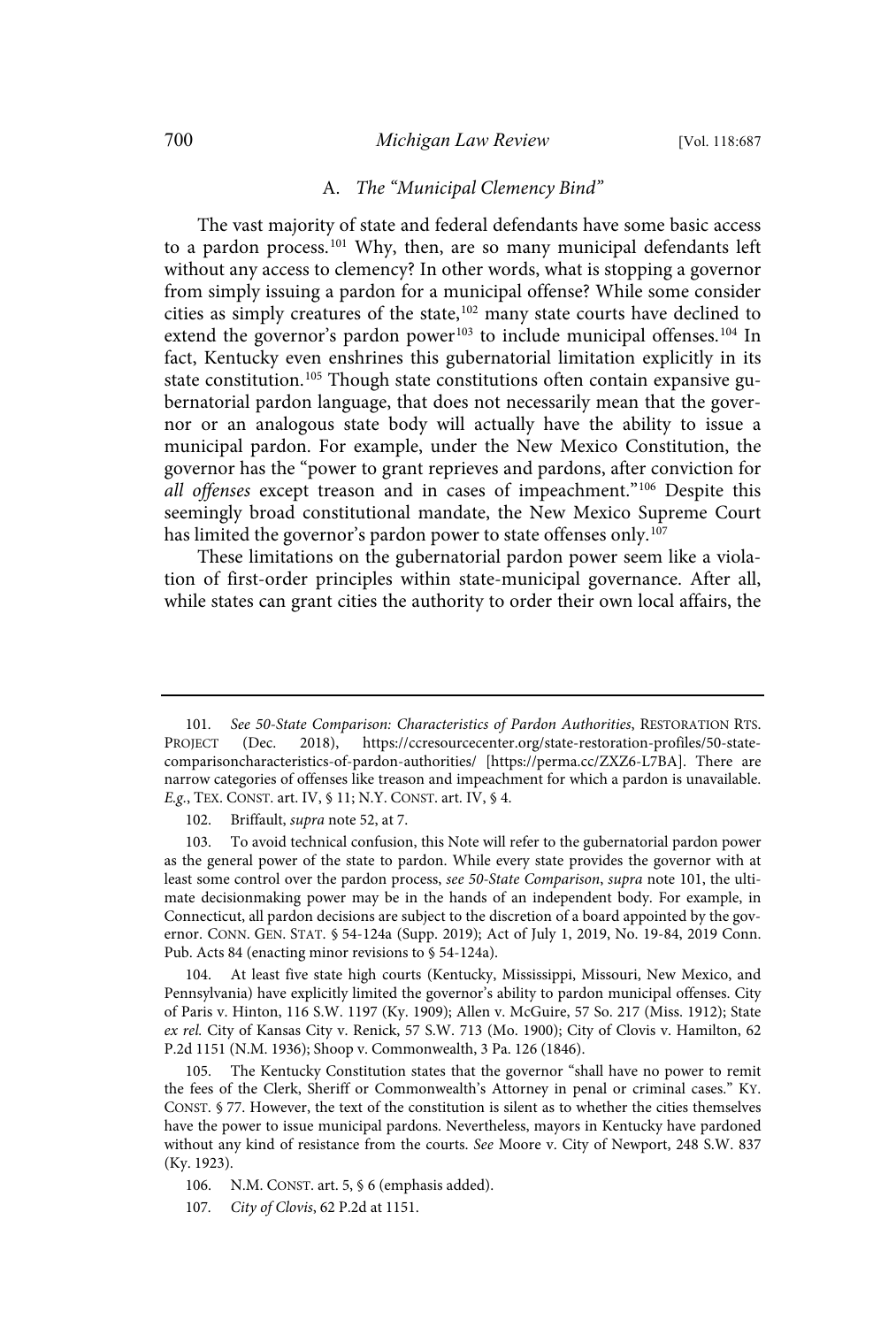state is still the sovereign.<sup>108</sup> Under this reasoning, the state's pardon power should reasonably extend to municipal offenses. Nevertheless, state courts have rejected constitutional constructions that give the state authority over municipal clemency.<sup>109</sup>

In holding that the gubernatorial pardon power does not extend to municipal defendants, courts have put forward rationales that remarkably carve out an island of sovereignty at the expense of the state. In City of Paris  $v$ . Hinton, the Kentucky Court of Appeals alluded to a city's "interest" in controlling the fines and penalties associated with local offenses and suggested that this interest could be obstructed by the intrusion of a gubernatorial pardon.<sup>110</sup> The Hinton court also reasoned that the governor could not pardon municipal offenses because the governor's prerogative did not encompass the enforcement of local law.<sup>111</sup> Without that duty, the court saw "no reason which require[d] [it] to extend the meaning of the words used in them to embrace the enforcement of municipal ordinances or so as to give him the power to pardon infractions of them."<sup>112</sup> Similarly, in State ex rel. Kansas City v. Renick, the Supreme Court of Missouri justified limiting the governor's ability to pardon municipal offenses on the grounds that "the pardoning power of the state executive reaches only to matters in which the state is interested."<sup>113</sup> The Renick court went on to determine that the term "offenses," as used in the state constitution's pardon provision, encompassed only violations of state law.<sup>114</sup> The court seemed to be highlighting a distinction between the nature of state and municipal offenses that justified excluding gubernatorial control over municipal clemency. <sup>115</sup> Taken together, the case

- 110. See 116 S.W. 1197, 1197-98 (Ky. 1909).
- 111. *Id.* at 1197.
- 112. Id.
- 113. 57 S.W. 713, 715 (Mo. 1900).

<sup>108.</sup> Josh Bendor, Note, Municipal Constitutional Rights: A New Approach, 31 YALE L. & POL'Y REV. 389, 390 (2013).

<sup>109.</sup> Note, while the existing municipal clemency jurisprudence does not recognize the authority of the state to pardon municipal offenses, there are rare but documented instances in which a governor has pardoned a municipal offense. See, e.g., Samantha Marcus, Christie Grants 10 People Clemency in Waning Days as Governor, NJ.COM (Dec. 22, 2017), https://www.nj.com/politics/2017/12/christie\_grants\_10\_clemency\_in\_waning\_days\_as\_gove. html [https://perma.cc/R6Z7-8FLV] (noting that New Jersey Governor Chris Christie pardoned an individual convicted of a local ordinance violation). There are also instances in which state executive officials have taken the position that a governor can pardon a municipal offense. For example, in a 1941 advisory opinion, the Oregon attorney general stated that even absent supporting case law, the gubernatorial pardon power encompasses municipal offenses. 20 Or. Op. Atty. Gen. 383, 383 (1941), 1941 WL 42036.

<sup>114.</sup> Id. ("[T]here is a well-recognized distinction between the nature of offenses which consist in violation of city ordinances and of those which consist in the violation of a state law . . . ."); see also City of Clovis v. Hamilton, 62 P.2d 1151, 1151 (N.M. 1936) ("[A]ll the authorities hold that a violation of a city ordinance is not an offense against the state.").

<sup>115.</sup> While the distinction between the nature of state and municipal offenses is not necessarily rigorously examined within the limited confines of municipal pardon jurisprudence,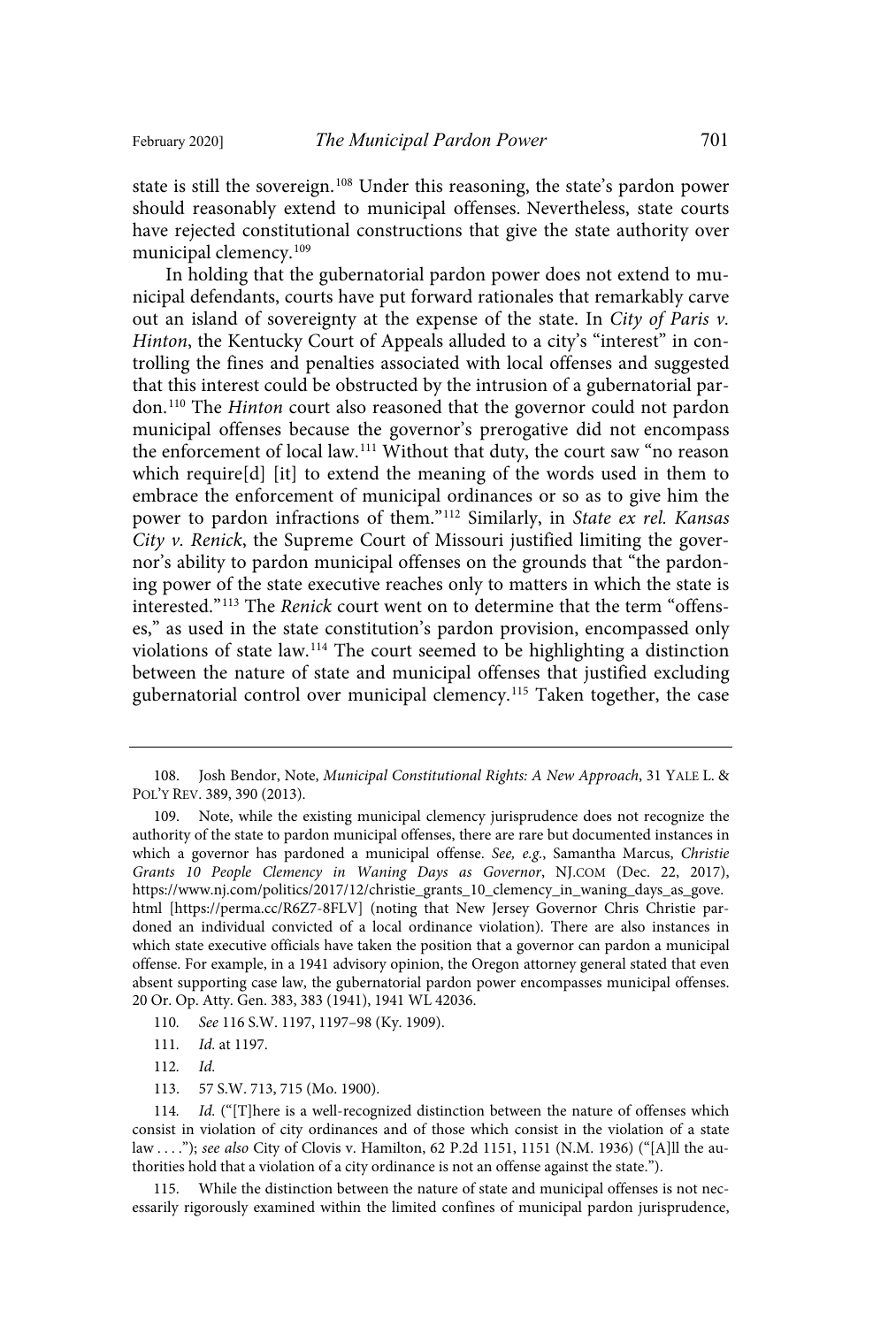law suggests that municipal defendants are unlikely to secure—or in some cases are constitutionally barred from securing—a gubernatorial pardon.<sup>116</sup> Unfortunately, this line of cases means that municipal defendants may not be able to secure a direct pardon from the state.<sup>117</sup> With the state unable to fill this vacuum, the question of how cities can help municipal defendants seek relief becomes critical.

States have attempted to take some of the guesswork out of determining the proper legal foundation for the municipal pardon power by granting cities and towns the power to control clemency for themselves. For example, Alabama, <sup>118</sup> Kansas, <sup>119</sup> Mississippi, <sup>120</sup> Missouri, <sup>121</sup> Montana, <sup>122</sup> Nebraska, <sup>123</sup> and the District of Columbia<sup>124</sup> expressly provide for a municipal pardon power through state statute. States like New Mexico,<sup>125</sup> Pennsylvania,<sup>126</sup> South Dakota,  $^{127}$  Texas,  $^{128}$  Utah,  $^{129}$  and Vermont $^{130}$  do not explicitly mention

117. In addition to the state court jurisprudence limiting the authority of governors to pardon municipal offenses, states may also have a normative instinct to impose boundaries on their own power. See, e.g., Jim Brunner & Asia Fields, Gov. Jay Inslee Offers Pardons for Thousands with Misdemeanor Pot Convictions, SEATTLE TIMES (Jan. 4, 2019, 9:30 AM), https:// www.seattletimes.com/seattle-news/politics/gov-jay-inslee-offers-pardons-for-thousandswith-misdemeanor-pot-convictions/ [https://perma.cc/X8HY-6GQU] (noting that Washington Governor Jay Inslee's marijuana clemency initiative specifically exempts relief for those convicted of municipal offenses).

- 118. ALA. CODE § 12-14-15 (LexisNexis 2012).
- 119. KAN. STAT ANN. § 15-309 (2001).
- 120. MISS. CODE ANN. § 21-15-15 (2015).
- 121. MO. REV. STAT. §§ 77.360, 79.220 (2016).
- 122. MONT. CODE ANN. § 7-4-4305 (2017).
- 123. NEB. REV. STAT. § 15-315 (2012).

124. D.C. CODE § 1-301.76 (2001). There is a dispute between DOJ and the D.C. Mayor's Office about whether the Code actually gives the mayor the authority to grant clemency for all local offenses committed in the jurisdiction. State Clemency: District of Columbia, CRIM. JUST. POL'Y FOUND., https://www.cjpf.org/clemency-dc [https://perma.cc/K78L-7VRD].

- 125. N.M. STAT. ANN. § 3-12-3(B) (2018).
- 126. 8 PA. STAT. AND CONS. STAT. ANN. § 1005 (West 2016).
- 127. S.D. CODIFIED LAWS § 9-29-23 (2004).
- 128. TEX. LOC. GOV'T CODE ANN. § 54.003 (West 2008).
- 129. UTAH CODE ANN. § 10-3b-202 (1)(d)(xi), (xiii) (LexisNexis 2015).

130. Interestingly, Vermont does not enumerate general municipal clemency powers, but instead endows these powers with specific cities. See, e.g., VT. STAT. ANN. tit. 24 app.,  $\S 7-9$ (2013) ("The Mayor [of Newport], with the consent of the Board of Aldermen, shall have the

there is case law from state courts that have characterized municipal offenses as only quasicriminal. See, e.g., City of Danville v. Hartshorn, 292 N.E.2d 382, 384 (Ill. 1973) ("The prosecution of municipal ordinances has been regarded somewhat ambiguously. Ordinances have long been treated as quasi-criminal in character but civil in form.").

<sup>116.</sup> This is not to say that it would be impossible for the State to endow itself with the power of municipal clemency. The Supreme Court of Mississippi acknowledged as much in Allen, where the Court in dicta stated that the "Legislature can confide the power to the Governor to pardon for offenses against municipal ordinances." Allen v. McGuire, 57 So. 217, 217 (Miss. 1912).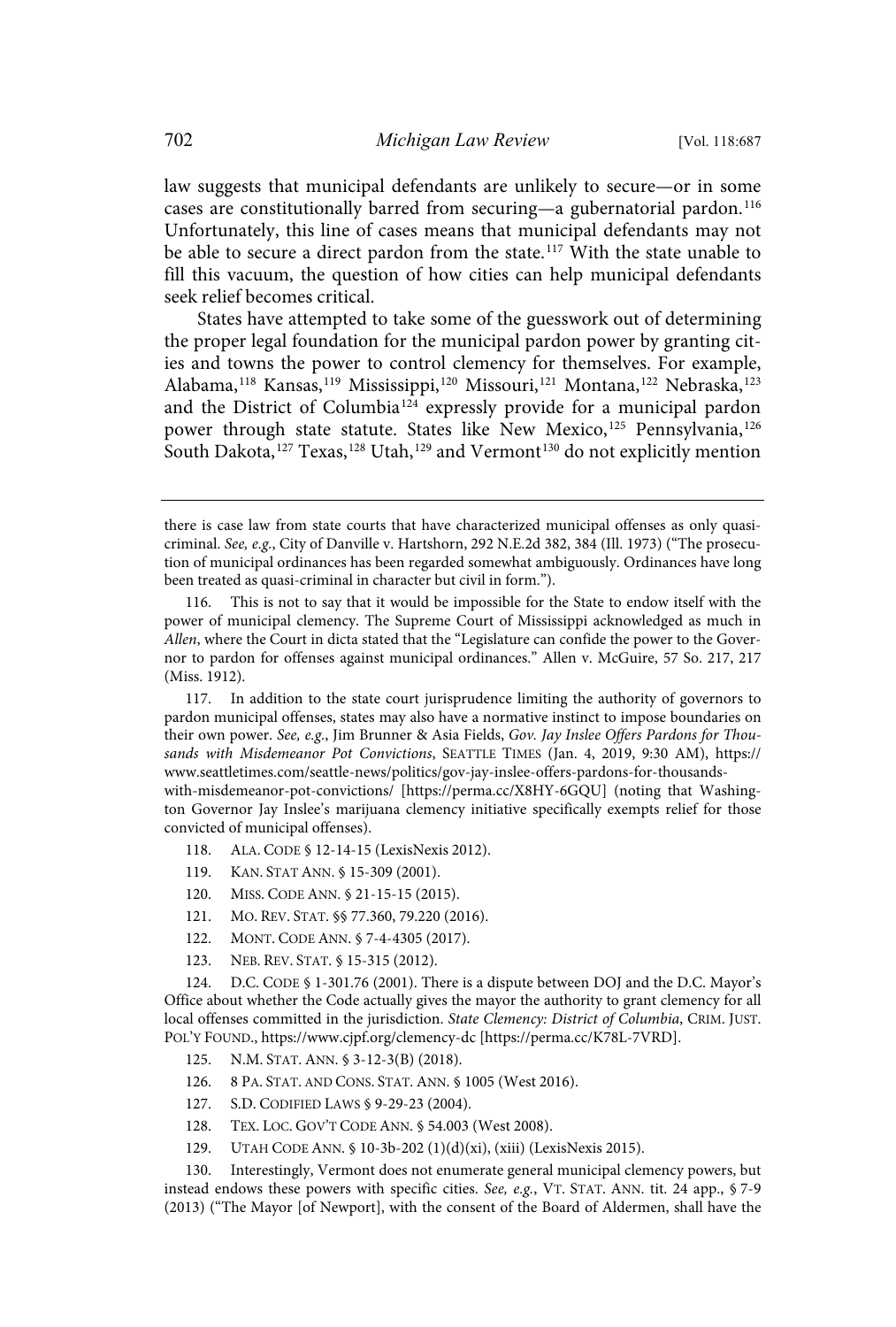a pardon power but nevertheless recognize other municipal clemency powers like the ability to remit fines and commute sentences.

But where should municipal defendants turn if there are no state or local clemency procedures established? The situation is further complicated by the fact that other procedures, such as expungement, fail to serve as an adequate substitute for a clemency power.<sup>131</sup> While expungement can function as a safety valve that helps address many of the concerns raised by the absence of a pardon power,<sup>132</sup> it alone cannot solve the municipal clemency bind. First, expungement law varies widely between states. This is because, in the absence of some kind of exceptional circumstance, the procedure is typically available only by statute.<sup>133</sup> Some states make expungement easy and accessible. In Wisconsin, defendants who are under the age of twenty-five at the time of the offense are eligible to have certain offenses expunged immediately after completion of their sentence. <sup>134</sup> Other states have expungement-like procedures that relieve defendants of a conviction's collateral consequences. For example, Colorado courts have the discretion to immediately relieve collateral consequences, such as those that might manifest in housing or employment, for offenders who are not sentenced to a term of incarceration.<sup>135</sup>

But in many states, the scope and availability of relief through expungement is often limited by the criminal history of the petitioner and the offense for which they were convicted. For example, in Mississippi, expungement of non-traffic-related misdemeanors is only available to first-time offenders.<sup>136</sup> In North Carolina, adult defendants can only seek expungement for nonvio-

power to remit penalties for the breach of City ordinances, in whole or in part, and shall cause the reason for such remission to be entered on the City records."); VT. STAT. ANN. tit. 24 app., § 3-119 (2013) ("The Mayor [of Burlington], with the consent of the City Council, shall have power to remit fines and costs, in whole or in part, in cases where the same are payable into the City Treasury, and shall cause the reasons for such remissions to be entered on the City records.").

<sup>131.</sup> Expungement can be defined as "the process by which valid nolo contendere pleas, findings of guilt, or admissions of guilt are later vacated, reversed, sealed, purged, or destroyed by state expungement or rehabilitative statutes." James A.R. Nafziger & Michael Yimesgen, The Effect of Expungement on Removability of Non-Citizens, 36 U. MICH. J.L. REFORM 915, 916 n.4 (2003). While some scholars might differentiate expungement from other procedures like sealing or the setting aside of a conviction, for the purposes of this Note, these procedures will fall under the general definition of expungement.

<sup>132.</sup> See Joseph C. Dugan, Note, I Did My Time: The Transformation of Indiana's Expungement Law, 90 IND. L.J. 1321, 1321 (2015) ("[E]xpungement ensures that employers, licensing agencies, and communities view an individual in light of her character today rather than the mistakes she made in her distant past.").

<sup>133.</sup> See George L. Blum, Annotation, Judicial Expunction of Criminal Record of Convicted Adult in Absence of Authorizing Statute, 68 A.L.R. 6th 1, § 1 (2011).

<sup>134.</sup> WIS. STAT. ANN. § 973.015 (West Supp. 2018).

<sup>135.</sup> COLO. REV. STAT. § 18-1.3-107 (2018).

<sup>136.</sup> MISS. CODE ANN. § 99-19-71 (2015); Act of Mar. 29, 2019, 2019 Miss. Laws Adv. Sh. 428 (LexisNexis) (amending section 99-19-71); Act of Apr. 16, 2019, 2019 Miss. Laws Adv. Sh. 466 (LexisNexis) (amending section 99-19-71).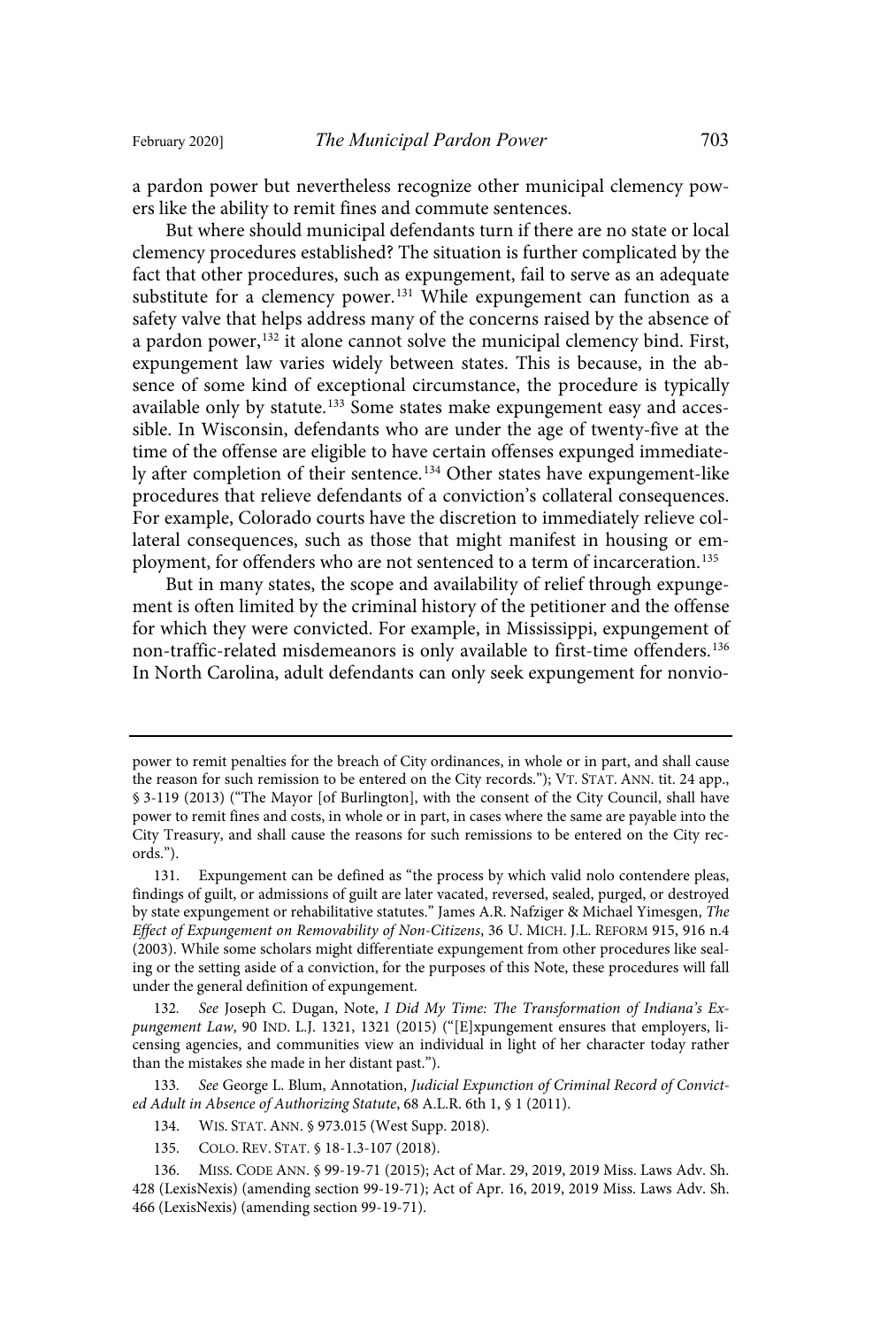lent misdemeanors.<sup>137</sup> And in Arizona, courts are prohibited from setting aside a conviction when the violation fits the nebulous definition of a "dangerous offense." <sup>138</sup> Even in states that do have an adequate expungement process, municipal defendants should nevertheless be permitted to pursue multiple avenues of clemency. After all, if expungement were a sufficient safety valve on its own, then the rationale for state pardons would inevitably collapse. Further, expungement cannot completely fill the void of clemency powers generally. Expungement is not typically used to commute a sentence<sup>139</sup> or remit a fine,<sup>140</sup> and many expungement-like procedures are not guaranteed to have the same legal effect in eliminating collateral consequences as a pardon. 141

A system built exclusively on expungement also raises concerns about the necessary role clemency plays in our larger criminal justice system. A modern understanding of the pardon power recognizes its "public" nature and the importance this executive power can play in shaping a larger constitutional scheme.<sup>142</sup> In contrast, expungement typically involves an individualized evaluation process in which a defendant initiates relief by petitioning the court.<sup>143</sup> These qualities may make it difficult for expungement to be used as an effective public policy device. Where courts can be slow and deliberate, a local official can use the pardon power to act proactively in the public interest.

Ultimately, the biggest obstacle for municipal defendants seeking relief is not the limitations that courts have placed on the gubernatorial pardon

139. Where expungement typically refers to the erasure of a conviction, commutation involves the "substitution of a lesser, partial, or milder punishment for the one inflicted by the court." See 67A C.J.S. Pardon & Parole § 6 (2013). Further, commutation would not be possible under many expungement statutes since they require that the defendant first satisfy the obligations of their sentence. See, e.g., VT. ST. ANN., tit. 13,  $\frac{57602(b)(1)(A)}{2017}$  ("At least five years have elapsed since the date on which the person successfully completed the terms and conditions of the sentence for the conviction, or if the person has successfully completed the terms and conditions of an indeterminate term of probation that commenced at least five years previously." (emphasis added)).

140. See, e.g., MICH. COMP. LAWS § 780.622(2) (Supp. 2018) ("The applicant is not entitled to the remission of any fine, costs, or other money paid as a consequence of a conviction that is set aside.").

141. See, e.g., In re Nolan, 19 I. & N. Dec. 539 (B.I.A. 1988) (holding that a Louisiana constitutional provision that automatically pardoned certain first-time offenders was not considered an "executive pardon" and would not qualify an individual for deportation relief).

142. See Biddle v. Perovich, 274 U.S. 480, 486 (1927) ("A pardon . . . is not a private act of grace from an individual happening to possess power. It is a part of the Constitutional scheme. When granted it is the determination of the ultimate authority that the public welfare will be better served by inflicting less than what the judgment fixed.").

143. See, e.g., MINN. STAT. ANN. § 609A.03, subdiv. 5 (West 2018) (mandating that a petition for expungement demonstrate a benefit to the individual petitioner).

<sup>137.</sup> N.C. GEN. STAT. § 15A-145.5 (2017).

<sup>138.</sup> ARIZ. REV. STAT. ANN. § 13-907(K)(1) (2010 & Supp. 2018); Act of Apr. 30, 2019, § 4, 2019 Ariz. Sess. Laws 149 (renumbering section 13-907 as 13-905 and enacting slight revisions).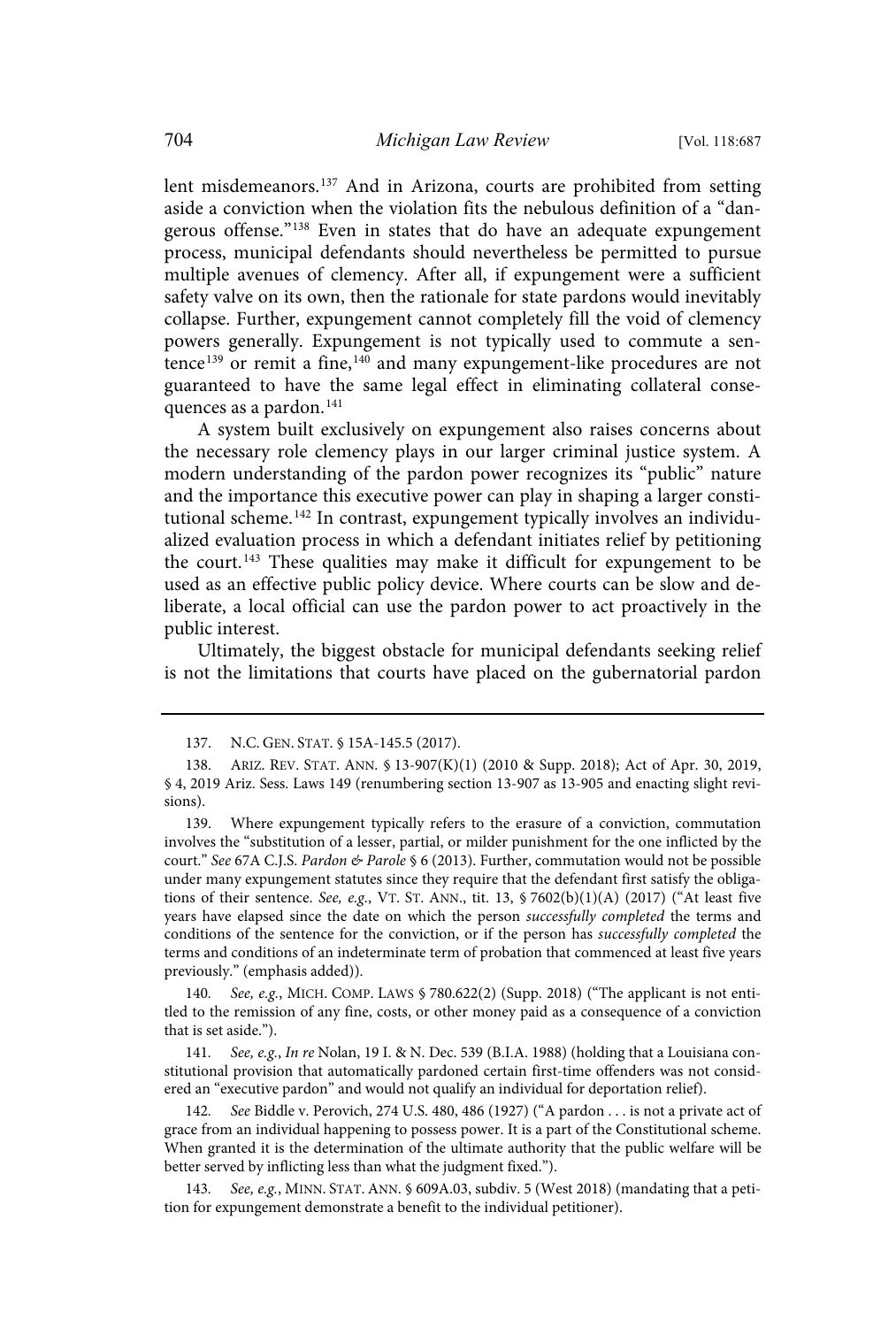power or the inadequacy of mechanisms like expungement. Instead, it is the fact that few cities have taken it upon themselves to create a clemency process at the local level. Where the state is prohibited from granting a pardon and where the city believes it is unable to establish a basic pardon process, municipal defendants are stuck in a bind that does not affect similarly situated state and federal defendants. States can provide cities with clemency powers through statute.<sup>144</sup> But cities, especially those with robust local criminal enforcement schemes, do not have to wait for the state to act. Instead, they should invoke the doctrine of home rule to advocate for a municipal pardon power.

### B. Locating the Pardon Power Within the Doctrine of Home Rule

Municipal clemency should not be thought of as challenging the boundaries of local action. Rather, the clemency power should be understood as a logical extension of the police powers already provided by home rule. If one assumes, as home rule states do, that cities are entitled to a measure of autonomy—especially when it comes to the exercise of their police powers then a municipal pardon power should be made more widely available. This Section situates the pardon power within a broader legal framework rooted in basic home rule principles.<sup>145</sup>

Though few cities have embraced its use, the municipal pardon power is an appropriate application of a city's police power. The social and economic costs that municipal fines and convictions impose on communities are matters of local concern that cities have an inherent interest in addressing. Thus, a municipal pardon power, operationalized under the police power, is a tool that cities can use to manage the struggles of municipal defendants. The history of municipal power reflects a distinct "public" character premised on local police powers and regulation in the public interest.<sup>146</sup> While the amount of authority provided to cities can vary, home rule generally gives

<sup>144.</sup> See, e.g., ALA. CODE § 12-14-15 (LexisNexis 2012). A statutory grant of pardon authority is not an answer to the municipal clemency bind. For example, a group of lawyers lobbied Ferguson Mayor James Knowles III to grant amnesty to nonviolent offenders in 2014. Jason Rosenbaum, Attorneys Ask Ferguson's Mayor to Commute Non-Violent Ordinance Offenses, ST. LOUIS PUB. RADIO (Aug. 26, 2014), https://news.stlpublicradio.org/post/attorneysask-fergusons-mayor-commute-non-violent-ordinance-offenses#stream/0 [https://perma.cc /98TK-DDMX]. Even though Missouri provides some cities with local clemency powers through statute, the statute applies to "third class cities," which does not include Ferguson. Id. Adding to this problem, the city has not taken the initiative to create a local clemency power for itself. Id.

<sup>145.</sup> This Section focuses on home rule jurisdictions. Cities would likely find it too difficult to justify the local creation of a pardon power under Dillon's Rule.

<sup>146.</sup> See WILLIAM J. NOVAK, THE PEOPLE'S WELFARE: LAW AND REGULATION IN NINETEENTH-CENTURY AMERICA 12 (1996) ("The legal doctrines and practices guaranteeing the rights of municipalities to regulate social and economic life were testaments to the importance of nonconstitutional public law to the American polity.").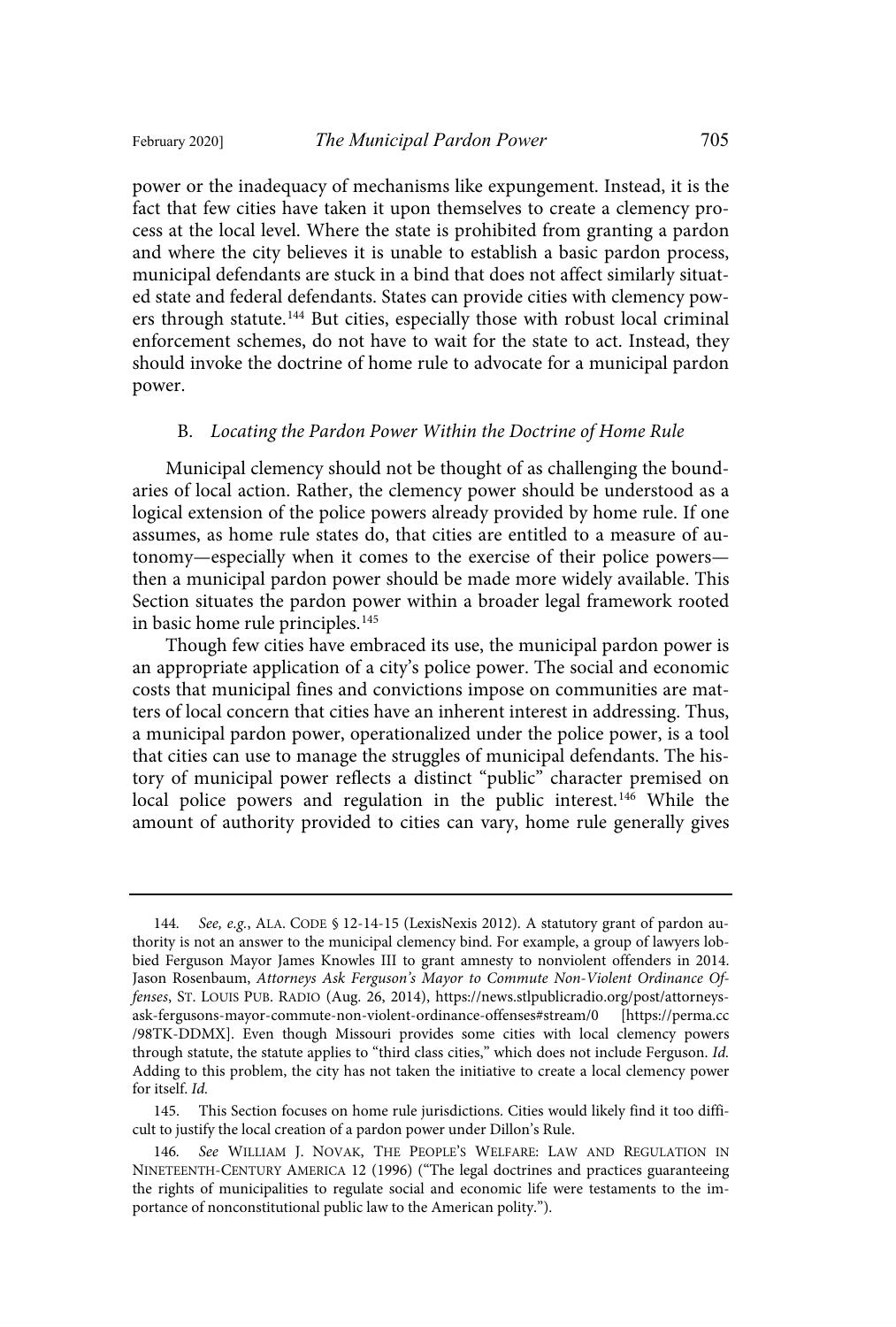cities police powers to enact local law without the permission of the state.<sup>147</sup> A city's ability to use its police powers to regulate the "health, comfort and general welfare" of its residents has long been recognized and affirmed.<sup>148</sup> Over time, the police power has evolved to embrace more applications of local control. As the New Mexico Supreme Court stated in State ex rel. Hughes  $v$ . Cleveland, "[t]raditionally, [the police power] was limited in its operation to laws concerned with the public health, safety and morals. This historic field for its operation now has been extended to embrace laws for the promotion of the general welfare, prosperity, comfort and convenience."<sup>149</sup>

The quality of life in a community can be seriously affected by aggressive penal regimes that compound problems like financial instability<sup>150</sup> and recidivism. <sup>151</sup> Recognizing that these issues are matters of local concern, cities have used a broad conception of the police power to address these problems. For example, cities across the country have pursued initiatives to ease the burden that the formerly incarcerated face when searching for employment.<sup>152</sup> Cities like Los Angeles have put the police power to work by passing ordinances that prohibit employers from discriminating on the basis of an applicant's criminal history.<sup>153</sup> Specifically, Los Angeles's 2017 ordinance highlighted the city's interest in "eliminating [barriers] to employment," "reducing recidivism," and facilitating reintegration for those with prior convictions.<sup>154</sup> If a city can justify an employment discrimination ordinance under the familiar refrain of promoting the "public health, safety and welfare" of its residents,<sup>155</sup> then the creation of a local clemency power must also be justified. Municipal clemency could be used to discharge debt, prevent unnecessary incarceration, and remove collateral consequences that hinder an individual's ability to integrate and contribute to his or her community.<sup>156</sup> Considering municipal clemency's wide range of applications, there are many ways the power could be used to effectuate a city's interest in protecting the general welfare of its residents.

Not only is the pardon power an acceptable application of the state's police power, it is also a logical complement to a city's existing criminal en-

<sup>147.</sup> Ohm, supra note 40, at 636.

<sup>148.</sup> 6A MCQUILLIN, supra note 16, § 24:34.

<sup>149.</sup> 141 P.2d 192, 200 (N.M. 1943).

<sup>150.</sup> See Sanchez & Kambhampati, supra note 8.

<sup>151.</sup> Cf. John G. Malcolm & John-Michael Seibler, Collateral Consequences: Protecting Public Safety or Encouraging Recidivism?, HERITAGE FOUND. (Mar. 7, 2017), https:// www.heritage.org/sites/default/files/2017-03/LM-200.pdf [https://perma.cc/2N8H-UZL7].

<sup>152.</sup> Betsy Pearl & Lea Hunter, Second Chance Cities: Local Efforts to Promote Re-Entry Success, CTR. FOR AM. PROGRESS (Apr. 19, 2018, 9:02 AM), https://www.americanprogress.org /issues/criminal-justice/reports/2018/04/19/449474/second-chance-cities-local-efforts-pro mote-re-entry-success/ [https://perma.cc/7QPW-ZGJV].

<sup>153.</sup> L.A., CAL., MUN. CODE, ch. XVIII, art. 9, § 189.00 (2017).

<sup>154.</sup> Id.

<sup>155.</sup> Id.

<sup>156.</sup> See infra Section III.A.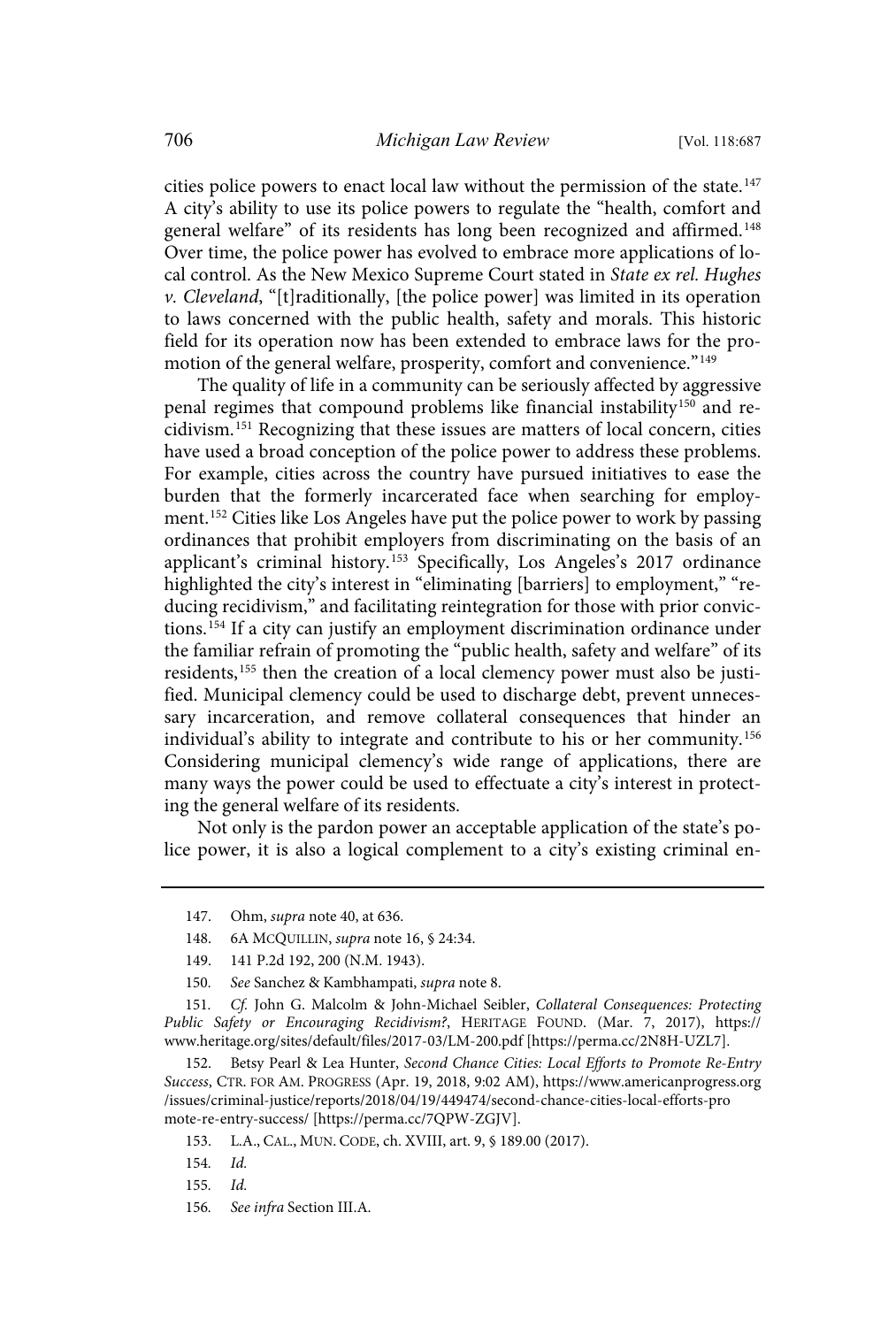forcement powers. If state courts are comfortable upholding exercises of the police power like the implementation of a public nudity ordinance, <sup>157</sup> then there should be some space in the doctrine to accommodate a city's use of the clemency power to pardon that same behavior. Home rule gives cities the authority to construct sweeping penal systems that criminalize a litany of criminal behaviors.<sup>158</sup> If a city is given broad discretion to penalize, then the power to forgive should be implied in that power.<sup>159</sup>

One potential difficulty in harmonizing the pardon power and traditional understandings of municipal control may be that clemency is typically thought of as an executive power.<sup>160</sup> It is unclear where distinctly executive actions fit into this clemency framework because some states define municipal authority in terms of legislative power.<sup>161</sup> As Dillon states, cities are endowed with powers by the legislature and these powers are of a "legislative and administrative" character. <sup>162</sup> Ordinances that regulate matters like waste disposal or the obstruction of thoroughfares are part and parcel of that power. But compared to these quintessentially legislative actions, does the executive character of the pardon power somehow create dissonance? First, the distinction between executive and legislative functions may be inapt considering the overlapping nature of municipal government.<sup>163</sup> Second, even if this distinction is salient, framing the pardon power as a purely executive function may not be necessary. After all, the pardon processes in some states reflect a trend toward decentralizing executive control of clemency. <sup>164</sup> This trend also appears at the local level, where the mayoral power to grant clemency is expressly conditioned on the approval of nonexecutive officials.<sup>165</sup> Furthermore, some state courts have rejected the proposition that municipal clemency must be birthed in the cradle of executive authority. In Moore  $v$ . City of Newport, the Kentucky Court of Appeals stated that the municipal pardon power does not have to be vested in the mayor.<sup>166</sup> Thus, at the local

157. State v. Lilley, 204 A.3d 198, 213–14 (N.H. 2019).

160. See, e.g., Darling v. State, 45 So. 3d 444, 455 (Fla. 2010) (stating that "[c]lemency is an executive power").

161. See, e.g., ALASKA CONST. art. X, § 11 ("A home rule borough or city may exercise all legislative powers not prohibited by law or by charter."); N.M. CONST. art. X, § 6D ("A municipality which adopts a charter may exercise all legislative powers and perform all functions not expressly denied by general law or charter.").

162. DILLON, supra note 31, at 453 n.2.

165. See, e.g., Allen v. McGuire, 57 So. 217 (Miss. 1912) (noting that the city code at issue required that any mayoral clemency action receive the consent of the board of aldermen).

166. See 248 S.W. 837, 838 (Ky. 1923).

<sup>158.</sup> Logan, supra note 58, at 1425–28.

<sup>159.</sup> Cf. Ex parte Wells, 59 U.S. (18 How.) 307, 310 (1855) ("Without such a power of clemency, to be exercised by some department or functionary of a government, it would be most imperfect and deficient in its political morality, and in that attribute of Deity whose judgments are always tempered with mercy.").

<sup>163.</sup> See supra Section I.A.

<sup>164.</sup> See infra Section III.C.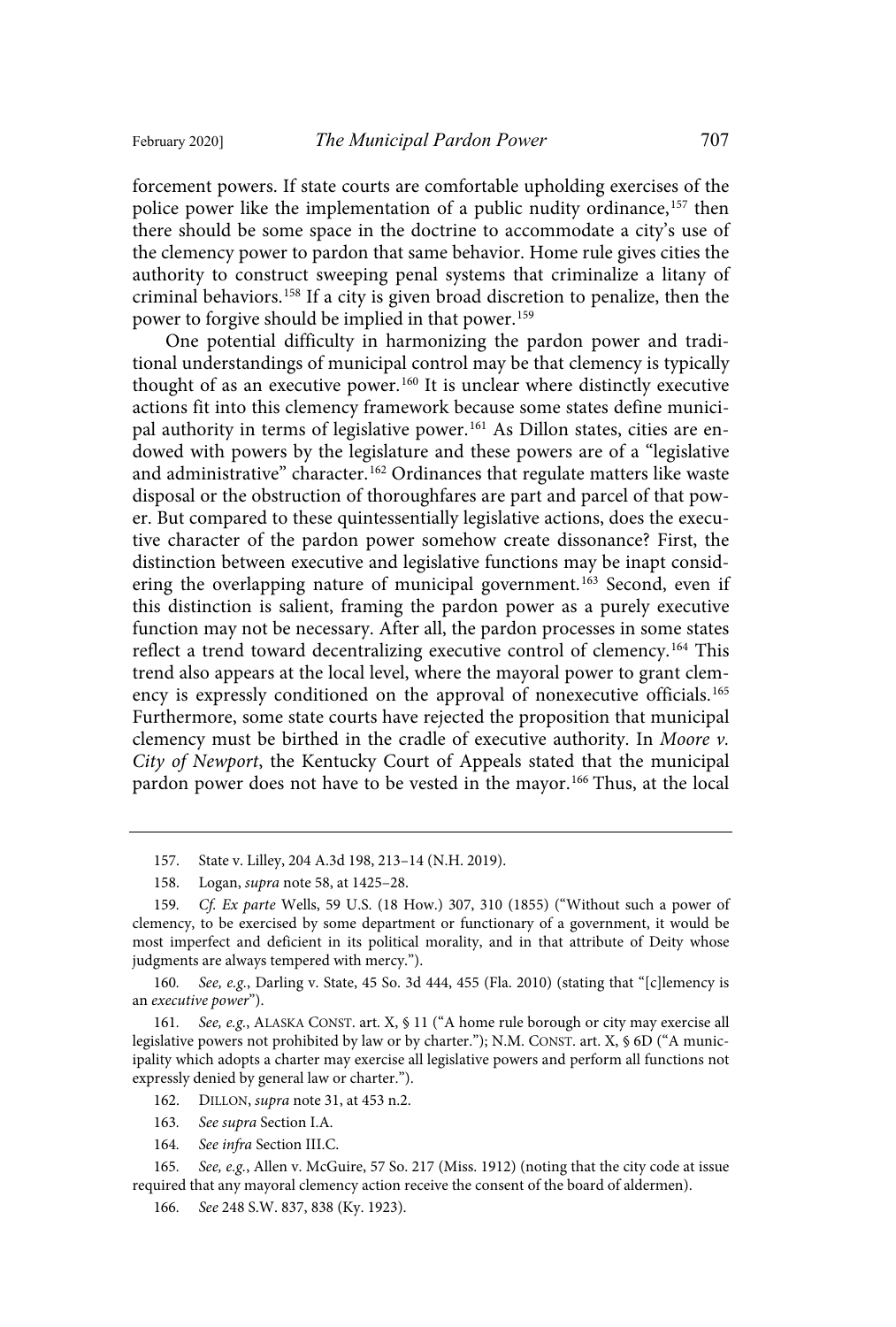level, framing the pardon power as a purely executive function may not be necessary. Finally, even if the pardon power is purely executive, mayors have performed executive functions like protecting a city from insurrection and restricting behavior in a state of emergency.<sup>167</sup> As a result, executive action is not itself in conflict with the character of municipal power.

Cities hoping to institute a local clemency power must also confront the threat of preemption. Preemption is a driving force that defines the outer limits of a city's home rule power in most jurisdictions. <sup>168</sup> Traditional applications of home rule "favored city power that did not interfere, or have the potential to interfere, with state-level schemes that could be applied evenly." <sup>169</sup> Where there is a conflict between state and local law, the doctrine of preemption mandates that the conflict be resolved in favor of the superior authority.<sup>170</sup> In the pardon power context, however, preemption problems are a remote concern. Express preemption is a nonissue because no state has explicitly forbidden a city from exercising a municipal pardon power. $171$ 

Implied preemption, either through conflict or field preemption,<sup>172</sup> is also unlikely to present a threat to a local clemency power.<sup>173</sup> Intrastate conflict preemption occurs when a local law "substantially interferes with state law or the state's constitutional responsibilities." <sup>174</sup> It is difficult to imagine a situation in which a city's local clemency power would literally conflict with or frustrate the state's clemency objectives. Courts that have addressed the topic of state control of municipal clemency have held that states have no authority to grant a municipal pardon.<sup>175</sup> Thus, a city's local clemency action cannot conflict with an objective or power that the state does not possess. The municipal clemency jurisprudence also reflects the sentiment that states have a limited enforcement duty with respect to local law.<sup>176</sup> This further

- 175. See supra note 104.
- 176 . See City of Paris v. Hinton, 116 S.W. 1197, 1197–98 (Ky. 1909).

<sup>167.</sup> See, e.g., Mayor of Baltimore v. Silver, 283 A.2d 788 (Md. 1971) (upholding the ability of the mayor to form a posse comitatus to preserve the peace); State v. Dobbins, 178 S.E.2d 449 (N.C. 1971) (upholding the mayor's ability to declare a state of emergency and impose a curfew); Farmer v. City of Sapulpa, 645 P.2d 518 (Okla. 1982) (upholding the mayor's ability to restrict water usage in the event of an emergency).

<sup>168.</sup> Diller, supra note 45, at 1125–26.

<sup>169.</sup> Guenthner, supra note 36, at 438.

<sup>170.</sup> Miles Coleman, Note, Banning the Flames: Constitutionality, Preemption, and Local Smoking Ordinances, 59 S.C. L. REV. 475, 480 (2008).

<sup>171.</sup> This Note has not identified any state statute that expressly forbids a local pardon power.

<sup>172.</sup> The degree and form of implied intrastate preemption can differ between states. Lauren E. Phillips, Note, Impeding Innovation: State Preemption of Progressive Local Regulations, 117 COLUM. L. REV. 2225, 2234 (2017).

<sup>173.</sup> Note, in some states the risk of implied preemption may not even be applicable because the state only recognizes express preemption. Paul S. Weiland, Comment, Federal and State Preemption of Environmental Law: A Critical Analysis, 24 HARV. ENVTL. L. REV. 237, 267 (2000).

<sup>174.</sup> Diller, supra note 45, at 1141–42.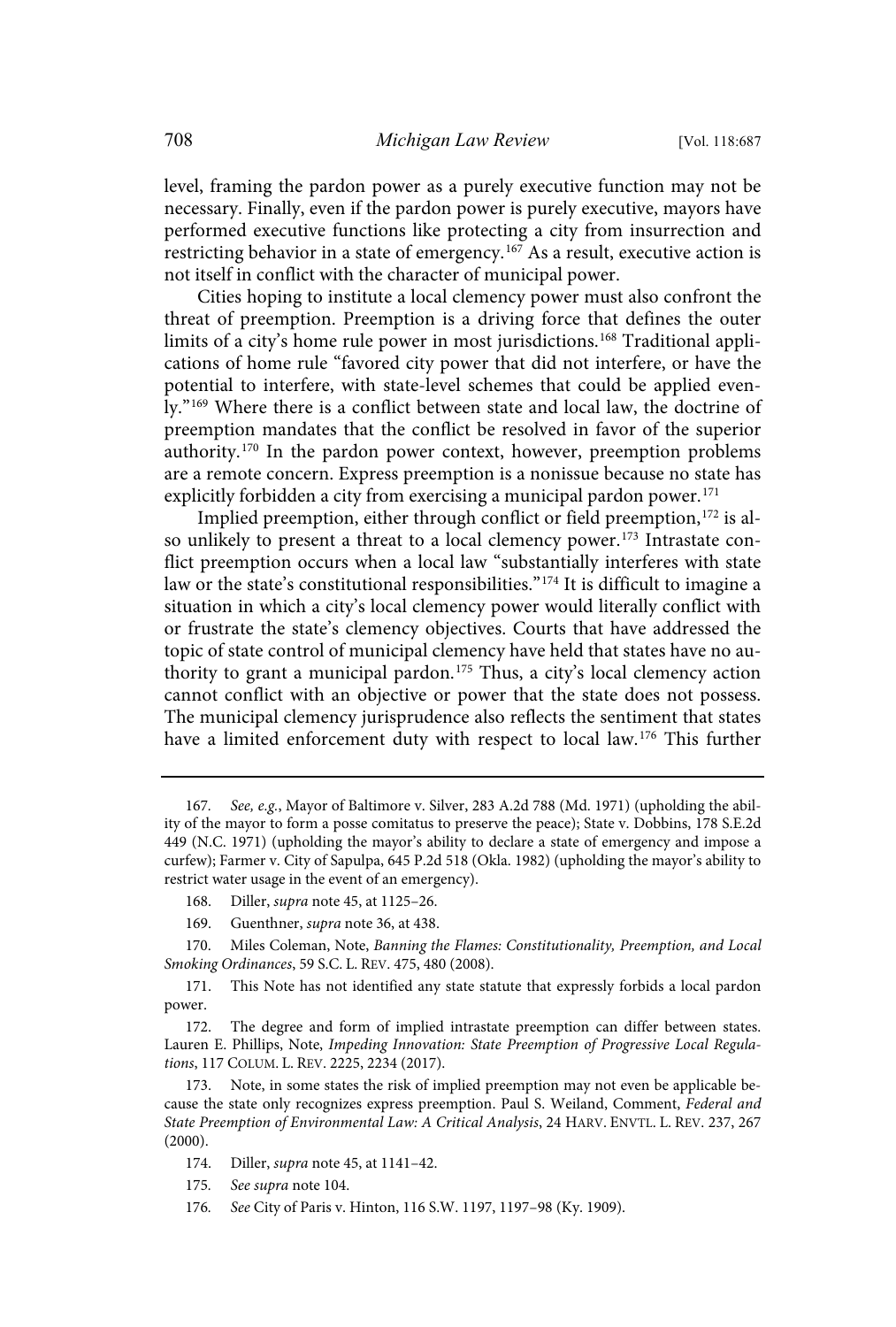supports the proposition that the state has little claim over the area of municipal clemency. The state does have an interest in controlling clemency for state-level offenses, but a city's exercise of a local clemency power does not obstruct that prerogative.

Even if one assumes that the state does have some recognized interest or power in the arena of municipal clemency, conflict preemption still poses a negligible threat because a conflict between state and local control of municipal clemency is not necessarily presumed. Unlike areas such as international relations where the superiority and exclusiveness of a department or entity's power must be given near total deference,<sup>177</sup> the pardon power does not operate under the same imperative. It is not necessary that the pardon power be held exclusively by one entity. At the federal level, an exclusive power doctrine has theoretically not stopped Congress from holding an amnesty power.<sup>178</sup> Similarly, many states structure the pardon power around a powersharing arrangement between the governor and the legislature.<sup>179</sup>

Even though basic tenets of federalism stop federal and state officials from holding a concurrent pardon power for state and federal offenses,<sup>180</sup> this same dynamic should not apply to municipal pardons. First, several states have already recognized or hinted at a form of joint authority for powers that could be shared between state and municipal executives. Illinois, for instance, expressly allows cities to exercise power "concurrently with the State . . . to the extent that the [legislature] by law does not specifically limit the concurrent exercise or specifically declare the State's exercise to be exclusive."<sup>181</sup> In Allen v. McGuire, the Supreme Court of Mississippi stated that the legislature could theoretically give the governor the power to pardon municipal offenses, but it did not expressly rule out the possibility that the municipal pardon power could be exercised at both the state and local levels.<sup>182</sup> Second, the logic of concurrent power aligns with the general ap-

179. See, e.g., IDAHO CONST. art. 4, § 7 (setting out the creation of a Board of Pardons by legislative enactment and providing the legislature with the power to "prescribe the sessions of said board and the manner in which application[s] shall be made").

See U.S. CONST. art. II, § 2, cl. 1 ("[The President] shall have Power to grant Reprieves and Pardons for Offenses against the United States . . . ." (emphasis added)).

181. ILL. CONST. art. VII, § 6(i); Michael W. Halpin, Note, Is the Living Wage Dead in Detroit? The Role of Stare Decisis, Home Rule, and Policy Preferences in the Michigan Supreme Court, 2009 U. ILL. L. REV. 911, 923.

182. See 57 So. 217, 217 (Miss. 1912) ("Of course, the Legislature can confide the power to the Governor to pardon for offenses against municipal ordinances; but, until it has done so, he has no such power under the Constitution."). Nowhere does the court embrace the idea that

<sup>177.</sup> See generally Kerry Abrams, Essay, Plenary Power Preemption, 99 VA. L. REV. 601 (2013).

<sup>178.</sup> Brown v. Walker, 161 U.S. 591, 601 (1896) ("Although the Constitution vests in the President 'power to grant reprieves and pardons for offences against the United States, except in cases of impeachment,' this power has never been held to take from Congress the power to pass acts of general amnesty." (quoting U.S. CONST. art II, § 2)); see also Henry Weihofen, Legislative Pardons, 27 CALIF. L. REV. 371, 374 (1939).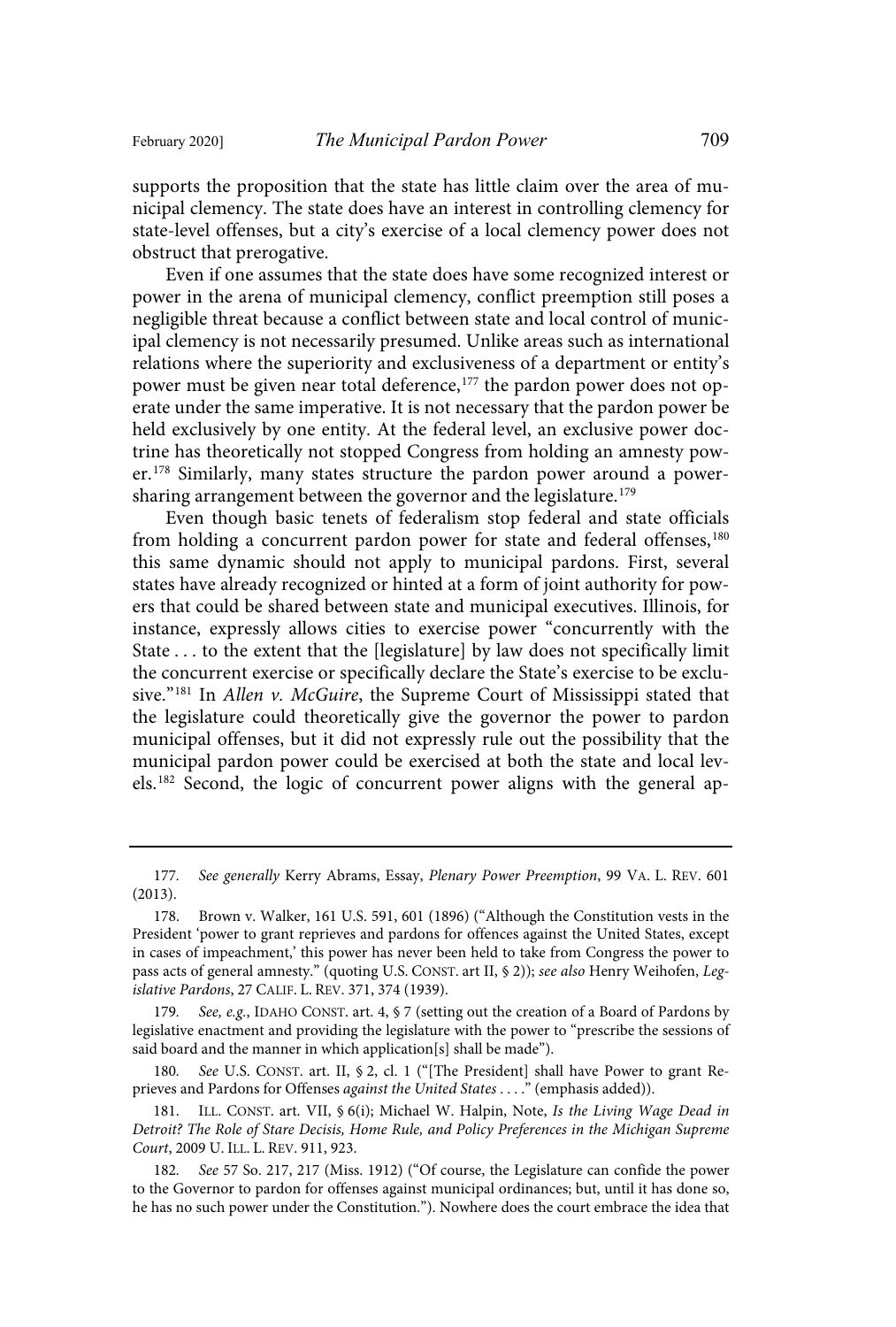proach courts have used to "preserve local autonomy by avoiding the finding of a state-local conflict" and "determin[ing] that differing state and local regulations of the same subject are not inconsistent."<sup>183</sup>

Likewise, field preemption does not present an obstacle to a city's local clemency pursuits. Intrastate field preemption occurs when the state's regulation of an area of law is so extensive that it prohibits a city from supplementing the field with its own enactments.<sup>184</sup> But in the municipal clemency context, states have passed statutes that expressly delegate the municipal pardon power directly to cities.<sup>185</sup> In fact, the state regulations that do exist are premised on cities having the basic authority to enact a local clemency power.<sup>186</sup> Were these states actually interested in occupying the field, they would not have expressly invited cities to control clemency for themselves.

Even if one accepts the proposition that the pardon power is preempted, that would lead to the conclusion that municipal criminal law, generally, would also be preempted. Traditionally, the state legislature was responsible for determining the definition and scope of criminal punishment.<sup>187</sup> This was especially true in the context of "general criminal laws."<sup>188</sup> However, "any inference of state hegemony with respect to criminal law making would be entirely incorrect."<sup>189</sup> For example, criminal assault and battery offenses are generally considered state concerns, yet violations involving physical violence are still criminalized at the municipal level.<sup>190</sup>

Once it is established that a city is acting within the confines of home rule, the next issue is determining where that power is anchored. Unlike the United States Constitution, most municipal charters do not feature a vesting clause that would allow a mayor to command a swath of implied powers. Courts would likely insist that the pardon power still be grounded in some kind of explicit authorization.<sup>191</sup> But as long as the action is properly local, is authorized by local law, and does not trigger preemption issues, a city should be able to exercise the pardon power in accordance with home rule.

Ultimately, the broad leeway cities have with respect to local criminal law supports the justification of the pardon power as a matter of responsive

- 183. Briffault, supra note 52, at 17.
- 184. Diller, supra note 45, at 1141.
- 185. See supra Section II.A.
- 186. See, e.g., MO. REV. STAT. § 77.360 (2016).
- 187. Logan, supra note 58, at 1424–25.
- 188. Id.
- 189. *Id.* at 1425.
- 190. Id. at 1428.

191. See Detroit Fire Fighters Ass'n v. City of Detroit, 537 N.W.2d 436, 440 (Mich. 1995) ("Generally a mayor has only that authority which is expressly or impliedly conferred upon him by charter or by the council acting within the scope of the charter.").

if it conferred the municipal pardon power onto the governor that it would have to simultaneously divest the city of its power.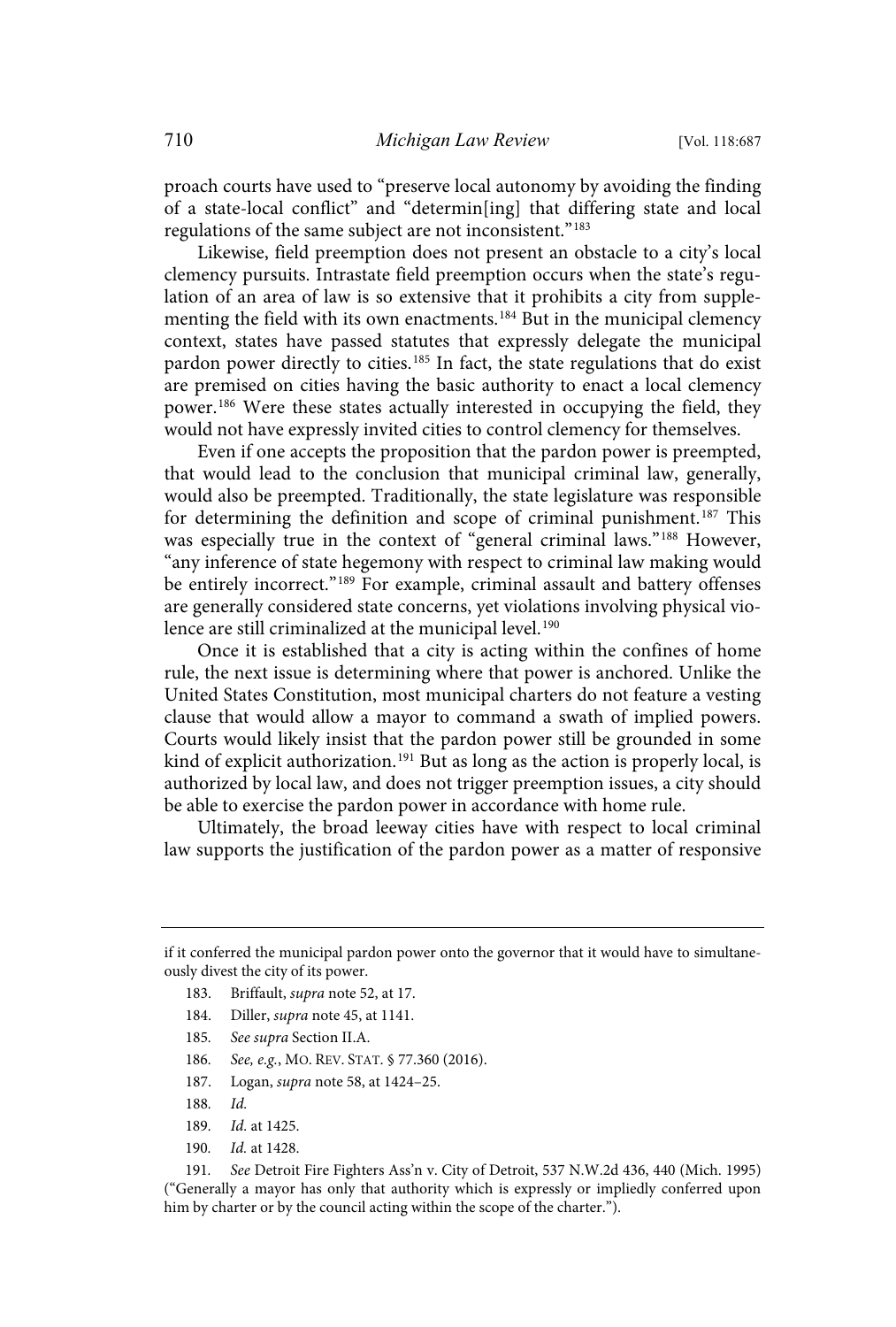and practical governance. <sup>192</sup> For example, the Supreme Court has articulated little concern about the lack of judicial controls over municipal criminal law.<sup>193</sup> Without substantive judicial controls, the pardon power becomes perhaps the only way for some municipal defendants to seek forgiveness, correct injustices, and relieve the collateral consequences of conviction. While the pardon power could address these important social issues, it could also give rise to serious abuses. Cities must confront how to integrate and manage this power at the local level.

# III. THE ADMINISTRATION OF THE MUNICIPAL PARDON POWER

In 1988, H.T. Mathis, the Mayor of Florala, Alabama, was impeached and removed from office on charges of neglect of duty and incompetence stemming from his use of the pardon power.<sup>194</sup> Mayor Mathis stood accused of abusing his office after pardoning "more than 100 traffic offenders, including 27 drunken drivers."<sup>195</sup> A city clerk even quoted the mayor as saying, "I have more power than Ronald Reagan." <sup>196</sup> Mayor Mathis epitomizes the dark mythology of local politics: corrupt mayors, abuses of power, and a community powerless to effect change. Mayor Mathis's exercise of the pardon power, and other abuses like it, may cast doubt on the efficacy of vesting a pardon power in a municipal authority. On the other hand, Mayor Mathis's demise serves as an important reminder that, even at the local level, abuses of power can be controlled by public scrutiny and proper structural checks. Cities need not fear that the pardon power will devolve into a cabal of palm-greasing and double-dealing.

A thoughtfully designed and implemented process can ensure that local officials exercise their clemency powers responsibly. Further, letting the fear of corruption dash the creation of a local clemency process not only denies individual defendants the benefits of a pardon power, but it also squanders the opportunity to utilize clemency as a tool to remedy broader social issues. This Part examines the administrability of the municipal clemency process and analyzes the policy rationales that justify the pardon power. Section III.A discusses the social imperative of instituting a municipal clemency process. Section III.B addresses concerns about local corruption and describes various checks that would curb improper uses of the power. Finally, Section III.C outlines specific policy proposals that would not only guard against the possibility of local corruption but also encourage local officials to use clemency effectively.

<sup>192.</sup> Cf. Samuel T. Morison, The Politics of Grace: On the Moral Justification of Executive Clemency, 9 BUFF. CRIM. L. REV. 1, 132 (2005).

<sup>193.</sup> Logan, supra note 58, at 1415–16.

<sup>194.</sup> Mayor Who Pardoned Drunk Drivers Is Removed, N.Y. TIMES (Sept. 1, 1988), https:// www.nytimes.com/1988/09/01/us/mayor-who-pardoned-drunk-drivers-is-removed.html [https://perma.cc/8VN2-GE42].

<sup>195.</sup> Id.

<sup>196.</sup> Id.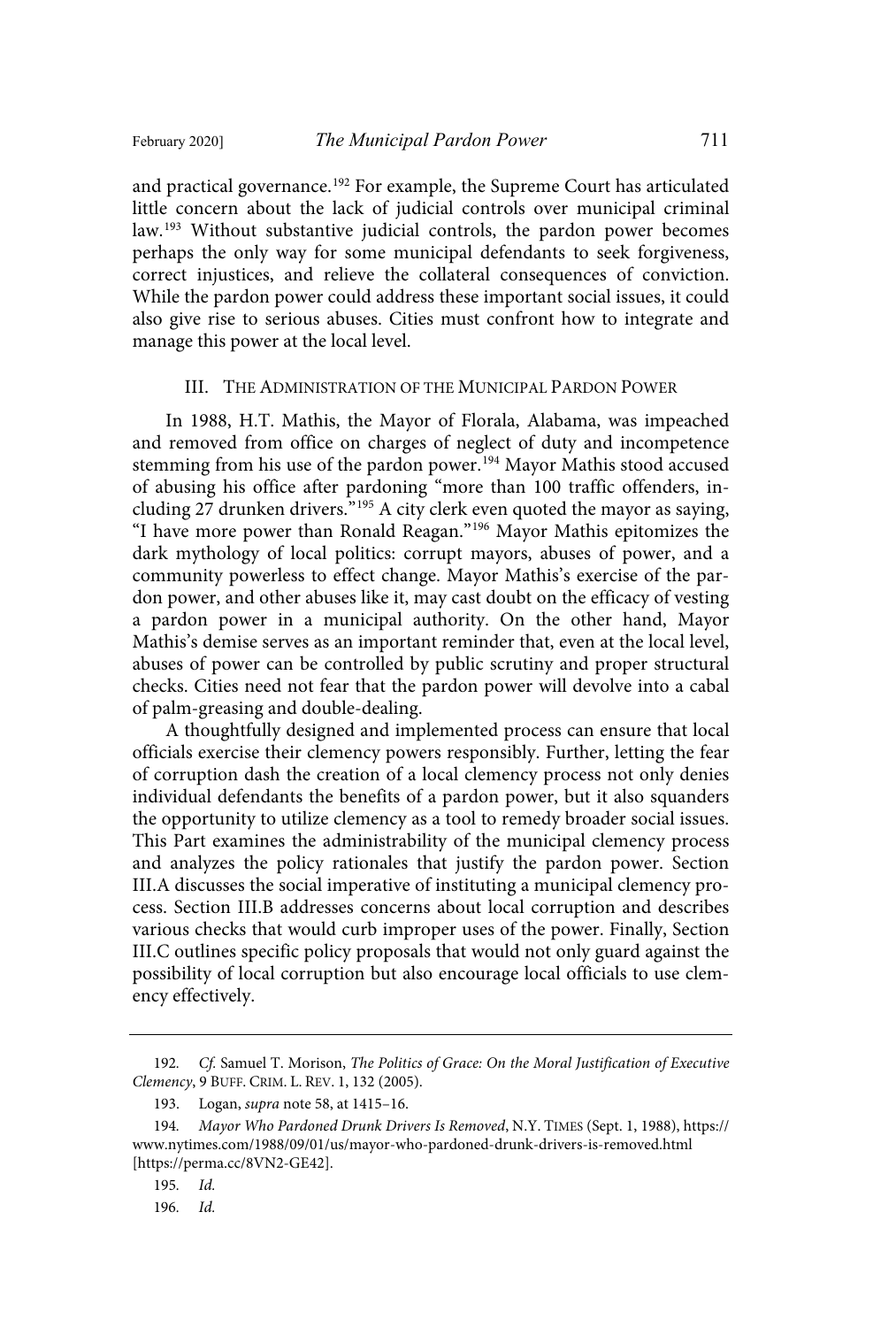#### A. The Social Imperative to Institute a Municipal Pardon Process

Cities can use the municipal pardon power to tackle a myriad of social problems that are experienced by both individual residents and the community as a whole. Considering that municipal law already touches so many aspects of everyday life, cities should embrace clemency as not only consistent with the expansion of local power, but curative of its excesses.

While this Note has detailed the serious collateral consequences faced by individuals convicted of municipal offenses, the pardon power also has the potential to alleviate some of the broader social problems caused by overexpansive municipal penal regimes. Cities have a checkered history of using local power to exclude and alienate minorities from the community. <sup>197</sup> Today, racially disparate municipal policing continues to affect how individuals live and participate in their community.<sup>198</sup> For example, municipal defendants who face unpaid fines and, by consequence, the possibility of arrest may find it difficult to engage in civic life. <sup>199</sup> The crisis in Ferguson highlights this dynamic. Lawyers working on behalf of municipal defendants in Ferguson lobbied local officials to create a clemency power, arguing that such a power could "bridge the gap between the town's largely white leadership and the African-American community."<sup>200</sup> A local clemency power could do more than just release individuals from the devastating effects of fines and jail time—it could be used as a powerful tool of community building and racial equity.

Cities could also use the pardon power to advocate for humanitarian interests at the national level. Consider the context of immigration. A full and unconditional municipal pardon can shield an immigrant convicted of a crime of moral turpitude from deportation. <sup>201</sup> Some cities, like Denver, have enacted sweeping municipal sentencing reforms—though not the pardon power—to protect immigrant communities.<sup>202</sup> But municipal defendants should not have to wait for city councils to enact comprehensive criminal

 $200.$   $Id.$ 

<sup>197.</sup> Amy P. Meek, Street Vendors, Taxicabs, and Exclusion Zones: The Impact of Collateral Consequences of Criminal Convictions at the Local Level, 75 OHIO ST. L.J. 1, 5 (2014).

<sup>198.</sup> See Rose Hackman, Bratton-Style Policing Means More Fines and Arrests for Black Residents of Detroit, GUARDIAN (Sept. 7, 2014, 12:00 PM), https://www.theguardian.com /money/2014/sep/07/safer-detroit-fines-racial-profiling-black-residents [https://perma.cc /7WEZ-ER37] (noting the way city policing practices can affect the displacement of communities of color).

<sup>199.</sup> Rosenbaum, supra note 144.

<sup>201.</sup> The Board of Immigration Appeals has recognized the full legal effect of a municipal pardon on removal. In re C—R—, 8 I. & N. Dec. 59 (B.I.A. 1958).

<sup>202.</sup> The rationale for the policy is that by reducing the maximum penalty for certain offenses to a term of less than one year, Denver is able to circumvent the tripwire that triggers removal. Jon Murray & Noelle Phillips, Denver Is Set to Change Its Sentencing Ordinance to Help Some Immigrants Avoid Deportation, DENV. POST (Apr. 27, 2017, 4:35 PM), https://www.denverpost.com/2017/04/27/denver-sentencing-reform-immigrants-deportation/ [https://perma.cc/JF2W-52H2].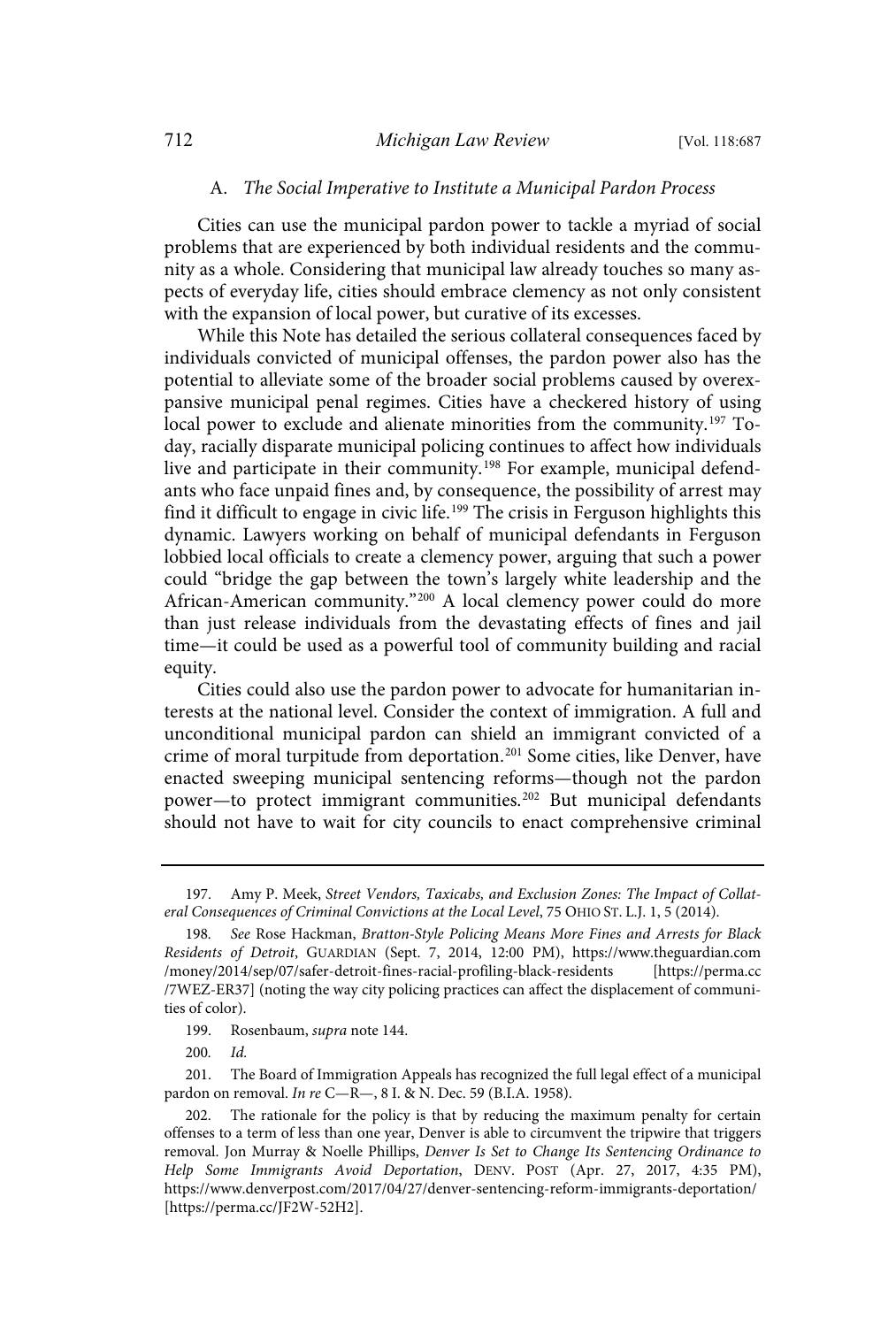justice reform, especially when mayors could use the pardon power to provide immediate relief.

The history and constitutional tradition of clemency in the United States also support the use of the pardon power as a broad instrument of social policy. Modern history is replete with examples of "activist" pardoners-in-chief. President Jimmy Carter's grant of amnesty to Vietnam draft evaders<sup>203</sup> and President Barack Obama's 2014 Clemency Initiative<sup>204</sup> are both examples of ambitious social policies centered on executive clemency. There is no reason to believe that municipal clemency could not be deployed in the same way.<sup>205</sup>

#### B. Municipal Authorities Can Be Trusted with a Pardon Power

Fears of local corruption should not stop cities from instituting a local clemency process. State and federal officials are entrusted with a panoply of awesome powers that can run afoul of democratic institutions and ideals when used improperly.<sup>206</sup> But when power is abused, competing branches of government and voters can engage accountability mechanisms.<sup>207</sup> The same is true for municipal clemency. The municipal pardon power can be premised on a system of robust checks and balances and political accountability. Even though the specter of corruption is often lodged in society's conventional understanding of local politics, it is worth noting that Americans still trust local government more than state government.<sup>208</sup>

Like federal and state pardons, some municipal pardons may lead to graft. <sup>209</sup> History shows, however, that officials entrusted with the pardon power generally exercise restraint in the face of political realities.<sup>210</sup> Like

205. Cf. Sanjay K. Chhablani, Legitimate Justice: Using Clemency to Address Mass Incarceration, 16 U. MD. L.J. RACE, RELIGION, GENDER & CLASS 48, 61–62 (2016).

206. See, e.g., Gideon Kanner, The Public Use Clause: Constitutional Mandate or "Hortatory Fluff"?, 33 PEPP. L. REV. 335, 337 (2006).

207. Cf. Ilya Somin, The Political and Judicial Reaction to Kelo, WASH. POST: VOLOKH CONSPIRACY (June 4, 2015), https://www.washingtonpost.com/news/volokh-conspiracy /wp/2015/06/04/the-political-and-judicial-reaction-to-kelo [https://perma.cc/P9MJ-ZZMQ].

Justin McCarthy, Americans Still More Trusting in Local over State Government, GALLUP (Sept. 19, 2016), https://news.gallup.com/poll/195656/americans-trusting-local-stategovernment.aspx [https://perma.cc/VW9B-5WYX].

209. See Max Kutner, No President Has Pardoned Himself, but Governors and a Drunk Mayor Have, NEWSWEEK (July 24, 2017, 2:22 PM), https://www.newsweek.com/trumpgranting-himself-pardon-governors-641150 [https://perma.cc/7BCG-WH42].

210. See Margaret Colgate Love, Of Pardons, Politics and Collar Buttons: Reflections on the President's Duty to Be Merciful, 27 FORDHAM URB. L.J. 1483, 1495 (2000) ("It appears more likely that pardon's declining incidence since 1980 is attributable to the politics of crime con-

<sup>203.</sup> Paul Rosenzweig, Reflections on the Atrophying Pardon Power, 102 J. CRIM. L. & CRIMINOLOGY 593, 598 n.29 (2012).

<sup>204.</sup> See Peter Baker, Obama Plans Broader Use of Clemency to Free Nonviolent Drug Offenders, N.Y. TIMES (July 3, 2015), https://www.nytimes.com/2015/07/04/us/obama-plansbroader-use-of-clemency-to-free-nonviolent-drug-offenders.html [https://perma.cc/B7DP-RVYD].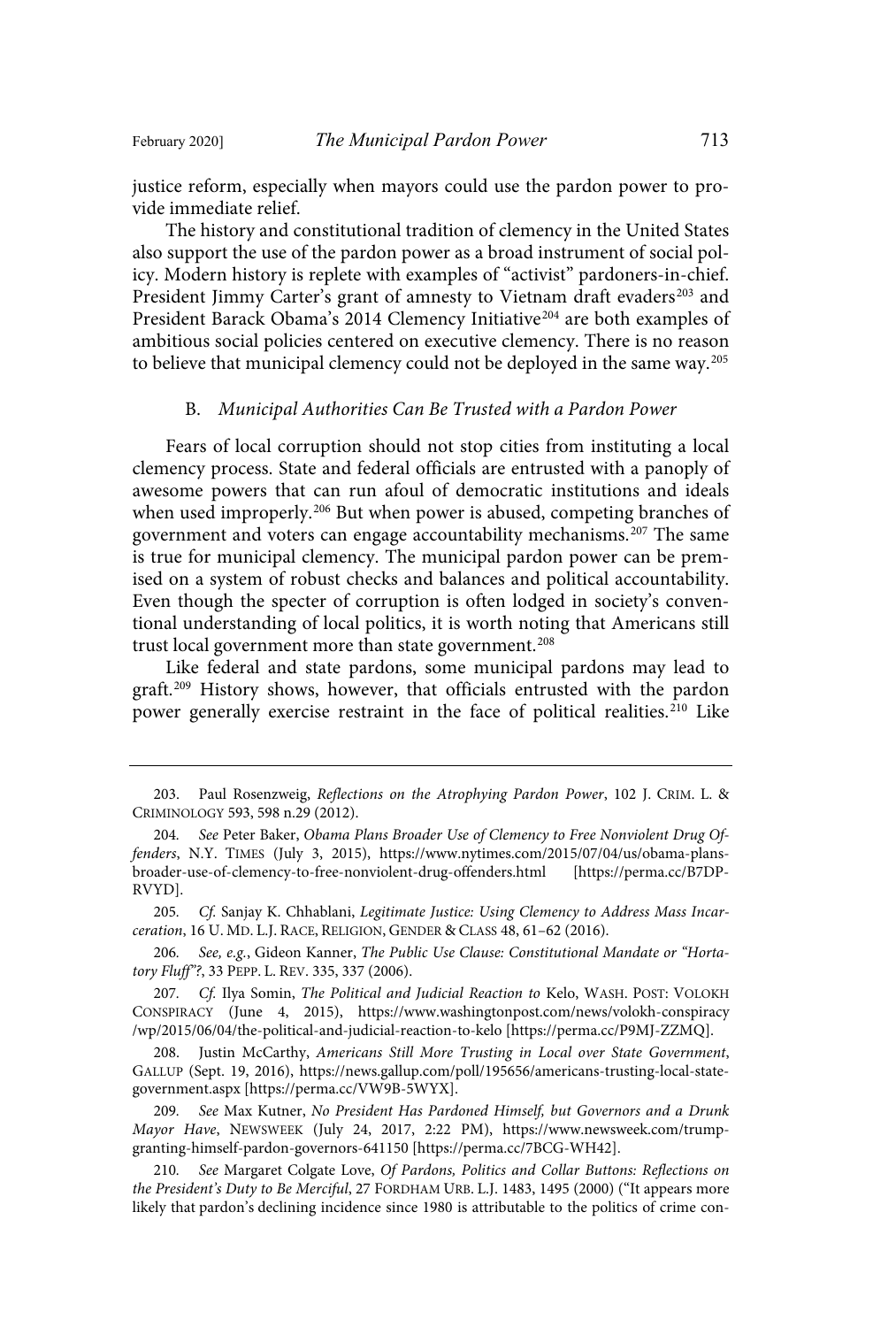Mayor Mathis, those that do issue "unscrupulous" pardons often pay the political consequences of those actions.<sup>211</sup> Beyond the political check from voters, municipal officials would also have to be mindful of institutional checks within local government. Even at the local level, the "executive" and "legislative" branches of government can police each other's actions.<sup>212</sup> Some state legislatures have even made concerted efforts to limit the gubernatorial pardon power after instances of unscrupulous pardons.<sup>213</sup> As detailed in the next Section, a city council or analogous municipal body could do the same.

There are also practical limitations built into the structure of local governments that can curb an overexpansive use of the municipal pardon power. Imagine a situation in which a mayor gets into a political skirmish with a local law enforcement official. In an act of political retribution, the mayor preemptively pardons all municipal offenders who happen to have been cited, fined, or arrested that day. The mayor's actions would effectively turn the acts of local law enforcement into a nullity. Beyond earning the ire of voters and other local political institutions, the mayor's overexpansive use of the pardon power would create serious consequences for the integrity of the city. Likewise, a clemency policy of mass pardons and accompanying remittances could dramatically impair a city's revenue stream.<sup>214</sup> This reality would cause the municipal authority to internalize the economic costs of using the pardon power too liberally. Together, these institutional realities are among the many checks that reduce the likelihood of unscrupulous pardons.

## C. The Responsible Administration of the Municipal Pardon Power

Even if Mayor Mathis is the rule rather than the exception, there are ways to vindicate the municipal pardon power while insulating the city from potential abuse. The United States Constitution places few textual restrictions on the presidential pardon power. In fact, Alexander Hamilton was

See Santos v. Brown, 189 Cal. Rptr. 3d 234, 245 (Ct. App. 2015) (noting that after California Governor Arnold Schwarzenegger issued a publicly controversial commutation, the state legislature enacted several new checks on the governor's clemency power such as a victim notification requirement).

trol, a politics that has produced some of the most potent and divisive electoral issues of the last thirty years.").

<sup>211.</sup> Scott Neuman, When Pardons Become Political Dynamite, NPR (Jan. 13, 2012, 3:38 PM), https://www.npr.org/2012/01/13/145179319/when-pardons-become-political-dynamite [https://perma.cc/Y8AK-HC93].

<sup>212.</sup> See, e.g., Elizabeth Fine & James Caras, Twenty-Five Years of the Council-Mayor Governance of New York City: A History of the Council's Powers, the Separation of Powers, and Issues for Future Resolution, 58 N.Y.L. SCH. L. REV. 119, 126–30 (2013–2014) (noting that the New York City Council and the mayor have occasionally "disagreed on how far the Council's legislative powers extend or where the Mayor's executive authority begins and ends").

<sup>214.</sup> See, e.g., Jonathan Blanks, The NYPD's Work Stoppage Is Costing the City Lots of Money. That's Great for New Yorkers., WASH. POST (Jan. 7, 2015), https://www.washington post.com/posteverything/wp/2015/01/07/the-nypds-work-stoppage-is-costing-the-city-lots-ofmoney-thats-great-for-new-yorkers [https://perma.cc/69KT-ACZC].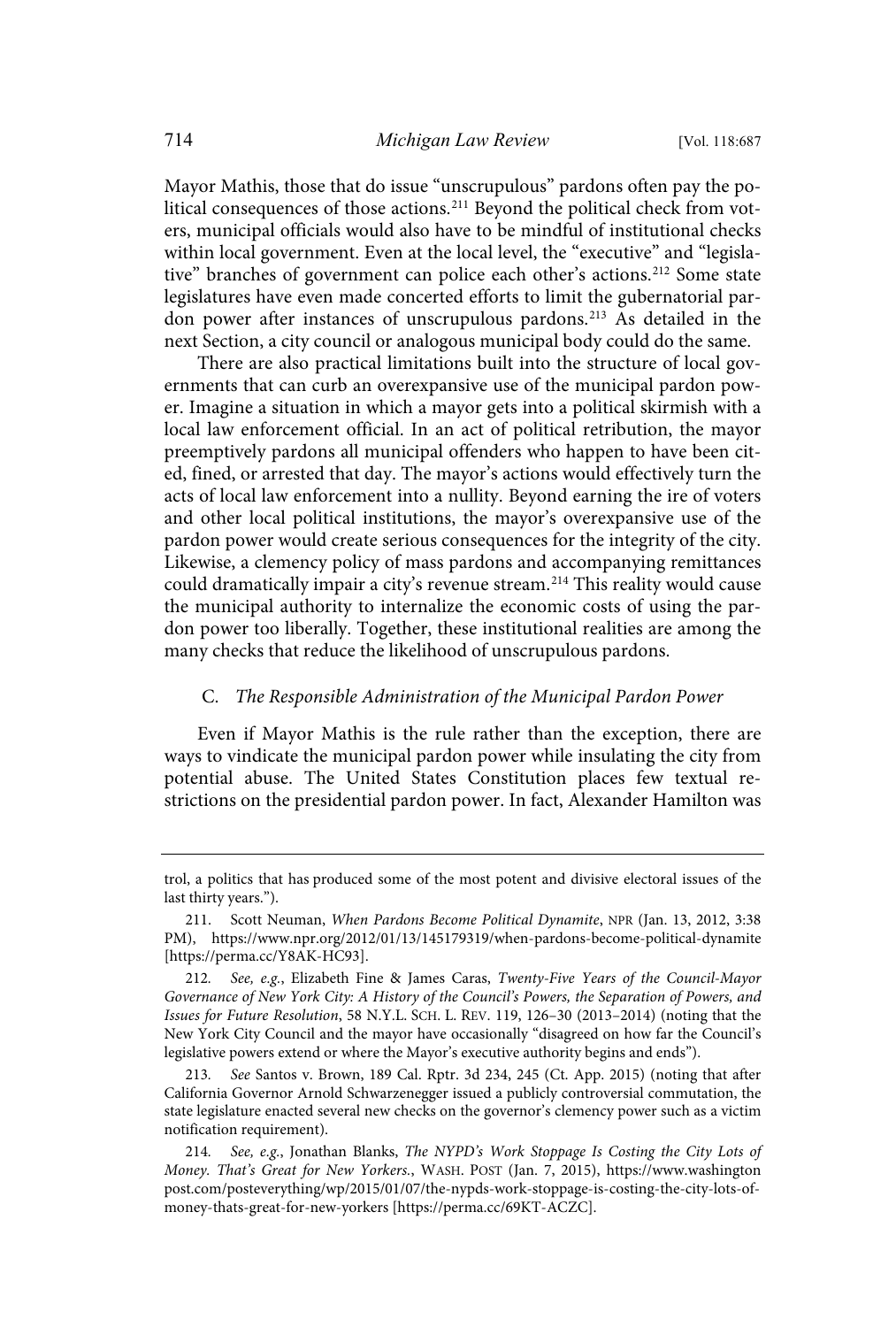skeptical of any language that might hamper the president's ability to exercise this power. <sup>215</sup> States, though, have experimented with various checks on the gubernatorial pardon power to promote accountability.

Local governments should draw from the lessons of these state pardon processes and create a municipal pardon authority that is cabined by public notice and internal checks. Notice requirements are found in many state pardon procedures. For example, the Arkansas Constitution requires the governor to provide the legislature with information about the individuals he or she has pardoned and the reasons for the pardon.<sup>216</sup> The Maryland Constitution provides that information about the pardon be published in a newspaper.<sup>217</sup> And in Alabama, the Board of Pardon and Paroles may not issue a pardon unless the action is taken at an "open public meeting" and notice is given to the state attorney general, the chief of police, the county sheriff, and the district attorney and trial judge who participated in the case.<sup>218</sup> These constitutional provisions, along with similar state statutory provisions, ensure transparency and give voters access to valuable information that can be used as a political check. <sup>219</sup> Cities could similarly include notice requirements when designing the clemency process.<sup>220</sup>

Cities should also consider adopting a pardon approval process like those found in Massachusetts and Rhode Island. In Massachusetts, the governor's ability to pardon is conditioned on the advice of a separate elected entity, the Massachusetts Governor's Council.<sup>221</sup> Modeling the municipal pardon power off of this mechanism would create an extra layer of accountability. Alternatively, cities and towns could rely on the already-existing city council as an advice and consent mechanism. Rhode Island uses this approach by conditioning the governor's ability to pardon on the advice and

218. ALA. CODE § 15-22-23(b)(1), (2) (LexisNexis 2018).

219. Note, some courts that have interpreted notice requirements have essentially nullified those provisions. See, e.g., In re Hooker, 87 So. 3d 401, 414 (Miss. 2012) (holding that the violation of the procedural publication requirement would not render a pardon facially void).

220. Some state statutes already mandate that cities provide notice. See, e.g., ALA. CODE § 12-14-15 (LexisNexis 2012) (stating that after a clemency action has been executed, the mayor "shall report his action to the council or other governing body . . . with his reasons therefor in writing").

<sup>215.</sup> See THE FEDERALIST NO. 74, supra note 93, at 376 (Alexander Hamilton) ("Humanity and good policy conspire to dictate, that the benign prerogative of pardoning should be as little as possible fettered or embarrassed.").

<sup>216.</sup> ARK. CONST. art. VI, § 18 ("He shall communicate to the General Assembly at every regular session each case of reprieve, commutation or pardon, with his reasons therefor; stating the name and crime of the convict, the sentence, its date, and the date of the commutation, pardon or reprieve.").

<sup>217.</sup> MD. CONST. art. II, § 20 ("[H]e shall give notice, in one or more newspapers, of the application made for it, and of the day on, or after which, his decision will be given; and in every case, in which he exercises this power . . . .").

<sup>221.</sup> MASS. CONST. ch. II, § I, art. VIII; see also In re Op. of the Justices, 98 N.E. 101, 102 (Mass. 1912) ("The granting of a full or a partial pardon is the result of concurrent action by both the Governor and the Council. Neither alone can take effective action.").